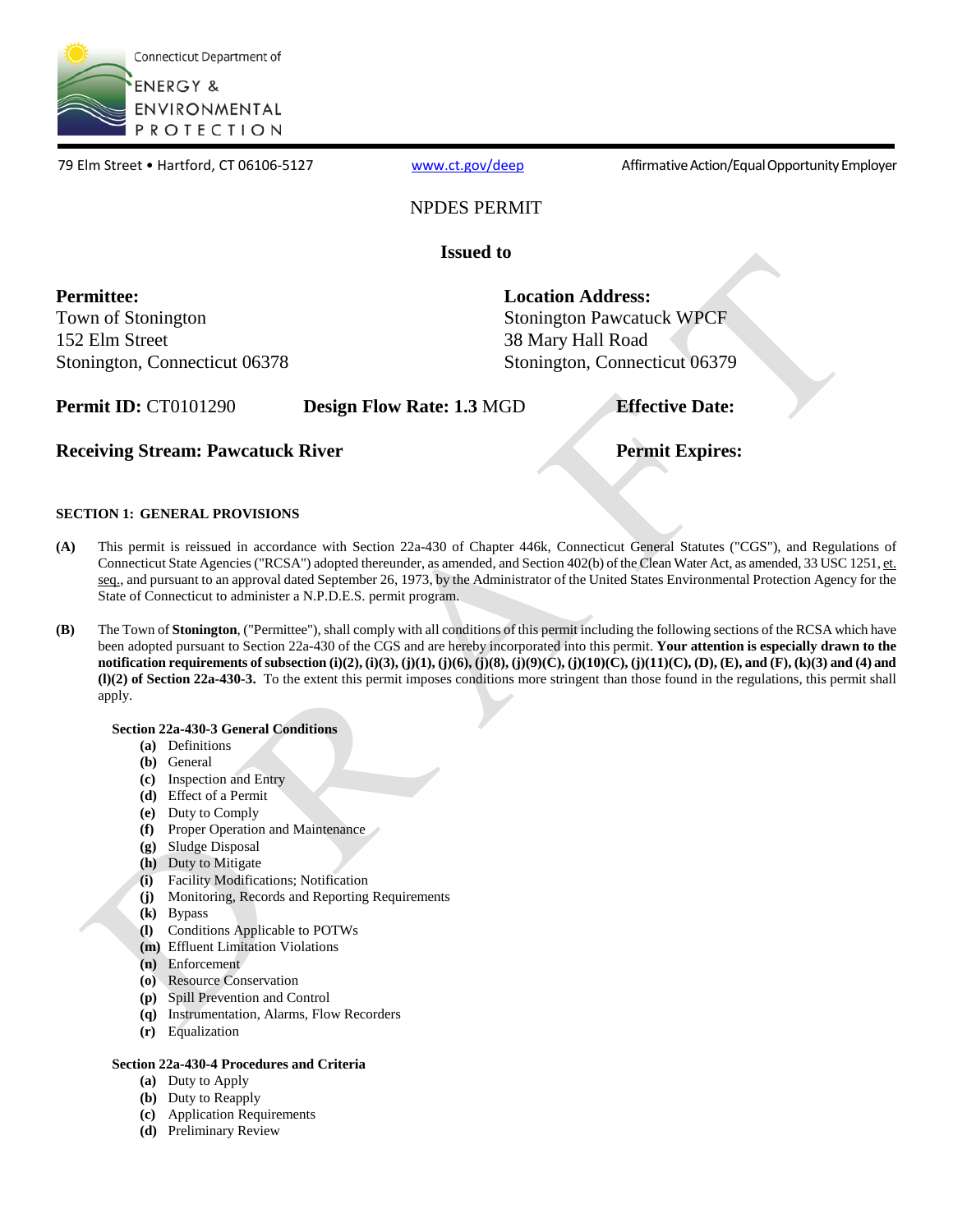- **(e)** Tentative Determination
- **(f)** Draft Permits, Fact Sheets
- **(g)** Public Notice, Notice of Hearing
- **(h)** Public Comments
- **(i)** Final Determination
- **(j)** Public Hearings
- **(k)** Submission of Plans and Specifications. Approval.
- **(l)** Establishing Effluent Limitations and Conditions
- **(m)** Case-by-Case Determinations
- **(n)** Permit Issuance or Renewal
- **(o)** Permit or Application Transfer
- **(p)** Permit Revocation, Denial or Modification
- **(q)** Variances
- **(r)** Secondary Treatment Requirements
- **(s)** Treatment Requirements
- **(t)** Discharges to POTWs Prohibitions
- **(C)** Violations of any of the terms, conditions, or limitations contained in this permit may subject the Permittee to enforcement action including, but not limited to, seeking penalties, injunctions and/or forfeitures pursuant to applicable sections of the CGS and RCSA.
- **(D)** Any false statement in any information submitted pursuant to this Section of the permit may be punishable as a criminal offense under Section 22a-438 or 22a-131a of the CGS or in accordance with Section 22a-6, under Section 53a-157b of the CGS.
- **(E)** The Permittee shall comply with Section 22a-416-1 through Section 22a-416-10 of the RCSA concerning operator certification.
- **(F)** No provision of this permit and no action or inaction by the Commissioner shall be construed to constitute an assurance by the Commissioner that the actions taken by the Permittee pursuant to this permit will result in compliance or prevent or abate pollution.
- **(G)** Nothing in this permit shall relieve the Permittee of other obligations under applicable federal, state and local law.
- **(H)** An annual fee shall be paid for each year this permit is in effect as set forth in Section 22a-430-7 of the RCSA. As of October 1, 2009 the annual fee is \$ **2367.50**.
- **(I)** This permitted discharge is consistent with the applicable goals and policies of the Connecticut Coastal Management Act (Section 22a-92 of the CGS)

### **SECTION 2: DEFINITIONS**

- **(A)** The definitions of the terms used in this permit shall be the same as the definitions contained in Section 22a-423 of the CGS and Section 22a-430-3(a) and 22a-430-6 of the RCSA, except for **"**Composite**"** and **"**No Observable Acute Effect Level (NOAEL)**"** which are redefined below.
- **(B)** In addition to the above, the following definitions shall apply to this permit:

**"------"** in the limits column on the monitoring tables in Attachment 1 means a limit is not specified but a value must be reported on the DMR, MOR, and/or the ATMR.

**"Average Monthly Limit"** means the maximum allowable "Average Monthly Concentration" as defined in Section 22a-430-3(a) of the RCSA when expressed as a concentration (e.g. mg/l); otherwise, it means "Average Monthly Discharge Limitation" as defined in Section 22a-430-3(a) of the RCSA.

**"Bi-Weekly"** in the context of any sampling frequency, shall mean once every two weeks.

**"Composite"** or **"(C)"** means a sample consisting of a minimum of eight aliquot samples collected at equal intervals of no less than 30 minutes and no more than 60 minutes and combined proportionally to flow over the sampling period provided that during the sampling period the peak hourly flow is experienced.

**"Critical Test Concentration"** or **"(CTC)"** means the specified effluent dilution at which the Permittee is to conduct a single-concentration Aquatic Toxicity Test.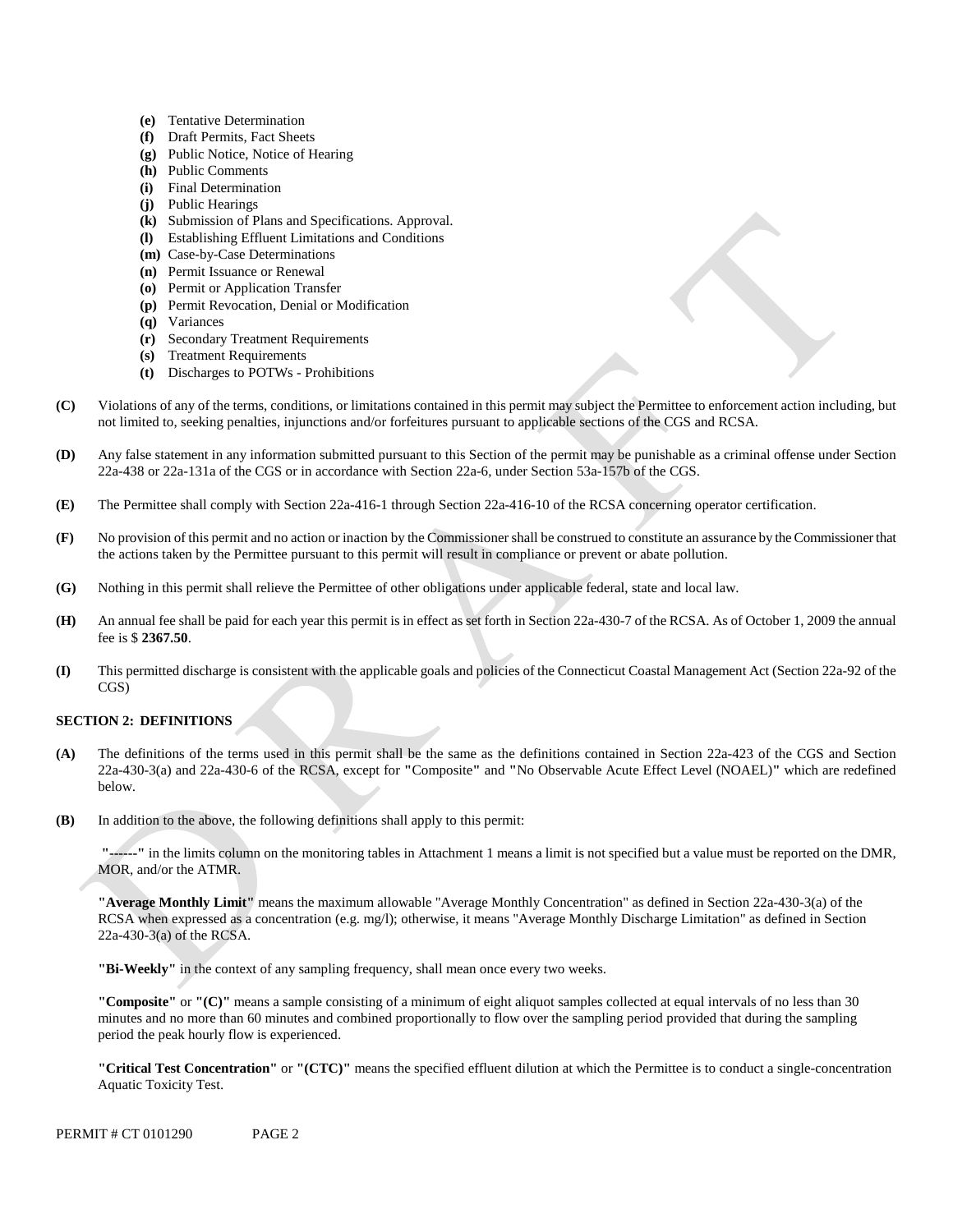**"Daily Composite"** or **"(DC)"** means a composite sample taken over a full operating day consisting of grab samples collected at equal intervals of no more than sixty (60) minutes and combined proportionally to flow; or, a composite sample continuously collected over a full operating day proportionally to flow.

**"Daily Concentration"** means the concentration of a substance as measured in a daily composite sample, or, arithmetic average of all grab sample results defining a grab sample average.

**"Daily Quantity"** means the quantity of waste discharged during an operating day.

**"Geometric Mean"** is the **"**n**"**th root of the product of **"**n**"** observations.

**"Infiltration"** means water other than wastewater that enters a sewer system (including sewer system and foundation drains) from the ground through such means as defective pipes, pipe joints, connections, or manholes. Infiltration does not include, and is distinguished from, inflow.

**"Inflow"** means water other than wastewater that enters a sewer system (including sewer service connections) from sources such as, but not limited to, roof leaders, cellar drains, yard drains, area drains, drains from springs and swampy areas, cross connections between storm sewers and sanitary sewers, catch basins, cooling towers, storm waters, surface runoff, street wash waters, or drainage. Inflow does not include, and is distinguished from, infiltration.

**"Instantaneous Limit"** means the highest allowable concentration of a substance as measured by a grab sample, or the highest allowable measurement of a parameter as obtained through instantaneous monitoring.

**"In-stream Waste Concentration"** or **"(IWC)"** means the concentration of a discharge in the receiving water after mixing has occurred in the allocated zone of influence.

**"MGD"** means million gallons per day.

**"Maximum Daily Limit"** means the maximum allowable "Daily Concentration" (defined above) when expressed as a concentration (e.g. mg/l), otherwise, it means the maximum allowable "Daily Quantity" as defined above, unless it is expressed as a flow quantity. If expressed as a flow quantity it means **"**Maximum Daily Flow**"** as defined in Section 22a-430-3(a) of the RCSA.

**"Monthly Minimum Removal Efficiency"** means the minimum reduction in the pollutant parameter specified when the effluent average monthly concentration for that parameter is compared to the influent average monthly concentration.

**"NA"** as a Monitoring Table abbreviation means **"**not applicable**"**.

**"NR"** as a Monitoring Table abbreviation means **"**not required**"**.

**"No Observable Acute Effect Level"** or **"(NOAEL)"** means any concentration equal to or less than the critical test concentration in a single concentration (pass/fail) toxicity test, conducted pursuant to Section  $22a-430-3(j)(7)(A)(i)$  of the RCSA, demonstrating 90% or greater survival of test organisms at the CTC.

**"Quarterly"** in the context of any sampling frequency, shall mean sampling is required in the months of January, April, July and October.

**"Range During Sampling"** or **"(RDS)"** as a sample type means the maximum and minimum of all values recorded as a result of analyzing each grab sample of; 1) a Composite Sample, or, 2) a Grab Sample Average. For those Permittee with pH meters that provide continuous monitoring and recording, Range During Sampling means the maximum and minimum readings recorded with the continuous monitoring device during the Composite or Grab Sample Average sample collection.

**"Range During Month"** or **"(RDM)"** as a sample type means the lowest and the highest values of all of the monitoring data for the reporting month.

**"Sanitary Sewage"** means wastewaters from residential, commercial and industrial sources introduced by direct connection to the sewerage collection system tributary to the treatment works including non-excessive inflow/infiltration sources.

**"Semi-Annual"** in the context of any sampling frequency, shall mean the sample must be collected in the months of January and July.

**"Twice per Month"** in the context of any sampling frequency, mean two samples per calendar month collected no less than 12 days apart.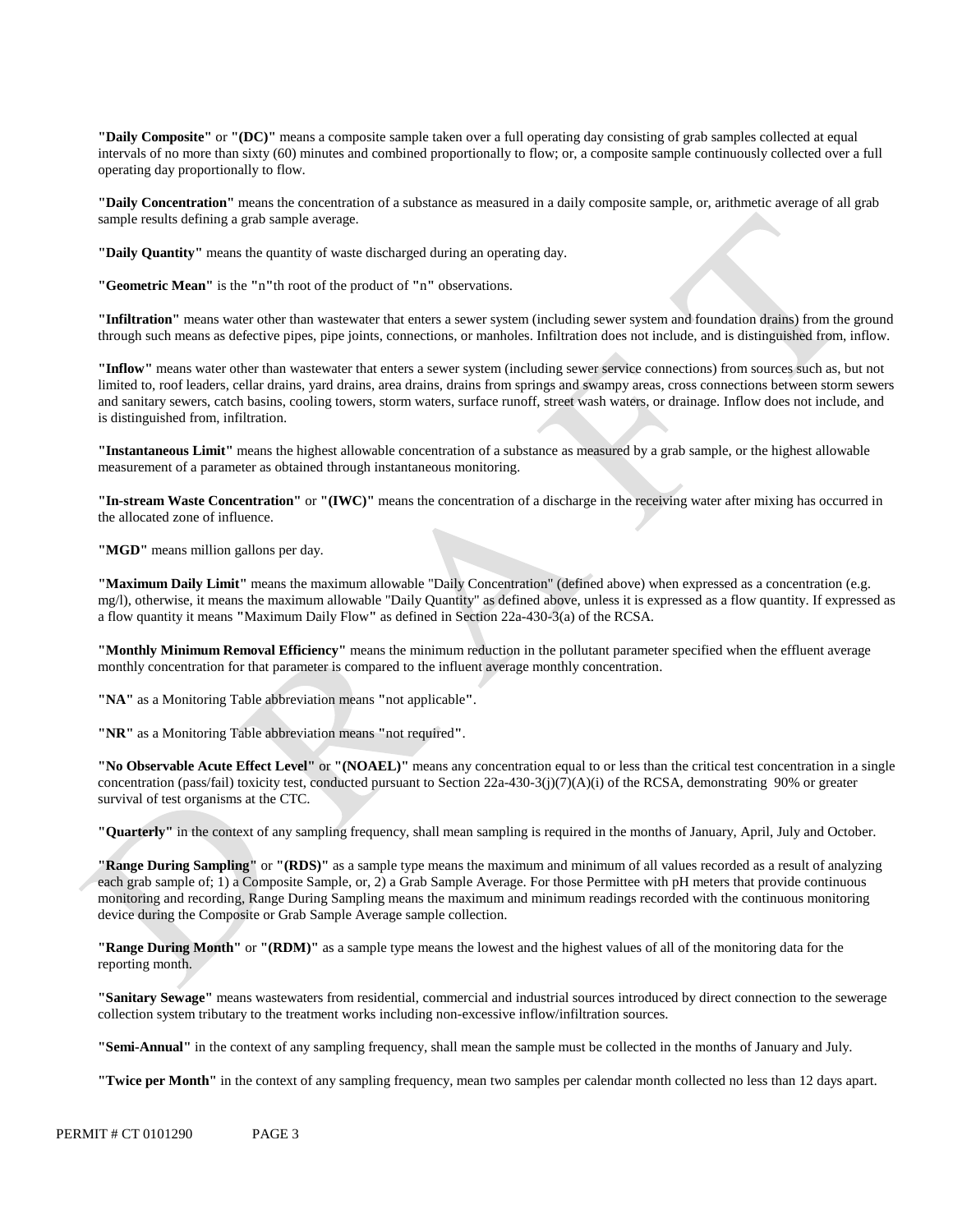**"ug/l"** means micrograms per liter

**"Work Day"** in the context of a sampling frequency means, Monday through Friday excluding holidays.

#### **SECTION 3: COMMISSIONER'S DECISION**

- **(A)** The Commissioner of Energy and Environmental Protection ("Commissioner") has issued a final decision and found continuance of the existing system to treat the discharge will protect the waters of the state from pollution. The Commissioner's decision is based on application #201813765 for permit reissuance received on October 26, 2018 and the administrative record established in the processing of that application.
- **(B)** The Commissioner hereby authorizes the Permittee to discharge in accordance with the provisions of this permit, the above referenced application, and all approvals issued by the Commissioner or his authorized agent for the discharges and/or activities authorized by, or associated with, this permit.
- **(C)** The Commissioner reserves the right to make appropriate revisions to the permit, if required after Public Notice, in order to establish any appropriate effluent limitations, schedules of compliance, or other provisions which may be authorized under the Federal Clean Water Act or the CGS or regulations adopted thereunder, as amended. The permit as modified or renewed under this paragraph may also contain any other requirements of the Federal Clean Water Act or CGS or regulations adopted thereunder which are then applicable.

#### **SECTION 4: GENERAL LIMITATIONS AND OTHER CONDITIONS**

- **(A)** The Permittee shall not accept any new sources of non-domestic wastewater conveyed to its POTW through its sanitary sewerage system or by any means other than its sanitary sewage system unless the generator of such wastewater; (a) is authorized by a permit issued by the Commissioner under Section 22a-430 CGS (individual permit), or, (b) is authorized under Section 22a-430b (general permit), or, (c) has been issued an emergency or temporary authorization by the Commissioner under Section 22a-6k. All such non-domestic wastewaters shall be processed by the POTW via receiving facilities at a location and in a manner prescribed by the Permittee which are designed to contain and control any unplanned releases.
- **(B)** No new discharge of domestic sewage from a single source to the POTW in excess of 50,000 gallons per day shall be allowed by the Permittee until the Permittee has notified in writing the Connecticut Department of Energy and Environmental Protection, Bureau of Water Protection and Land Reuse, Water Planning and Management Division, Municipal Wastewater Section, 79 Elm Street, Hartford, CT 06106- 5127 of said new discharge.
- **(C)** The Permittee shall maintain a system of user charges based on actual use sufficient to operate and maintain the POTW (including the collection system) and replace critical components.
- **(D)** The Permittee shall maintain a sewer use ordinance that is consistent with the Model Sewer Ordinance for Connecticut Municipalities prepared by the Department of Energy and Environmental Protection. The Commissioner of Energy and Environmental Protection alone may authorize certain discharges which may not conform to the Model Sewer Ordinance.
- **(E)** No sludge deposits-solid refuse-floating solids oils and grease-scum except for small amounts that may result from the discharge from a grease waste treatment facility providing appropriate treatment and none exceeding levels necessary to protect and maintain all designated uses.
- **(F)** No color resulting in obvious discoloration of the surface water outside of any designated zone of influence.
- **(G)** No suspended and settleable solids in concentrations or combinations which would impair the designated uses; none aesthetically objectionable; none which would significantly alter the physical or chemical composition of bottom sediments; none which would adversely impact organisms living in or on the bottom sediment.
- **(H)** No silt or sand deposits other than of natural origin except as may result from normal road maintenance and construction activity provided all reasonable controls or Best Management Practices are used in such activities and all designated uses are protected and maintained.
- **(I)** No turbidity other than of natural origin except as may result from normal agricultural, road maintenance, or construction activity, or discharge from a waste treatment facility providing appropriate treatment, dredging activity or discharge of dredged or fill materials provided all reasonable controls and Best Management Practices are used to control turbidity and none exceeding levels necessary to protect and maintain all designated uses.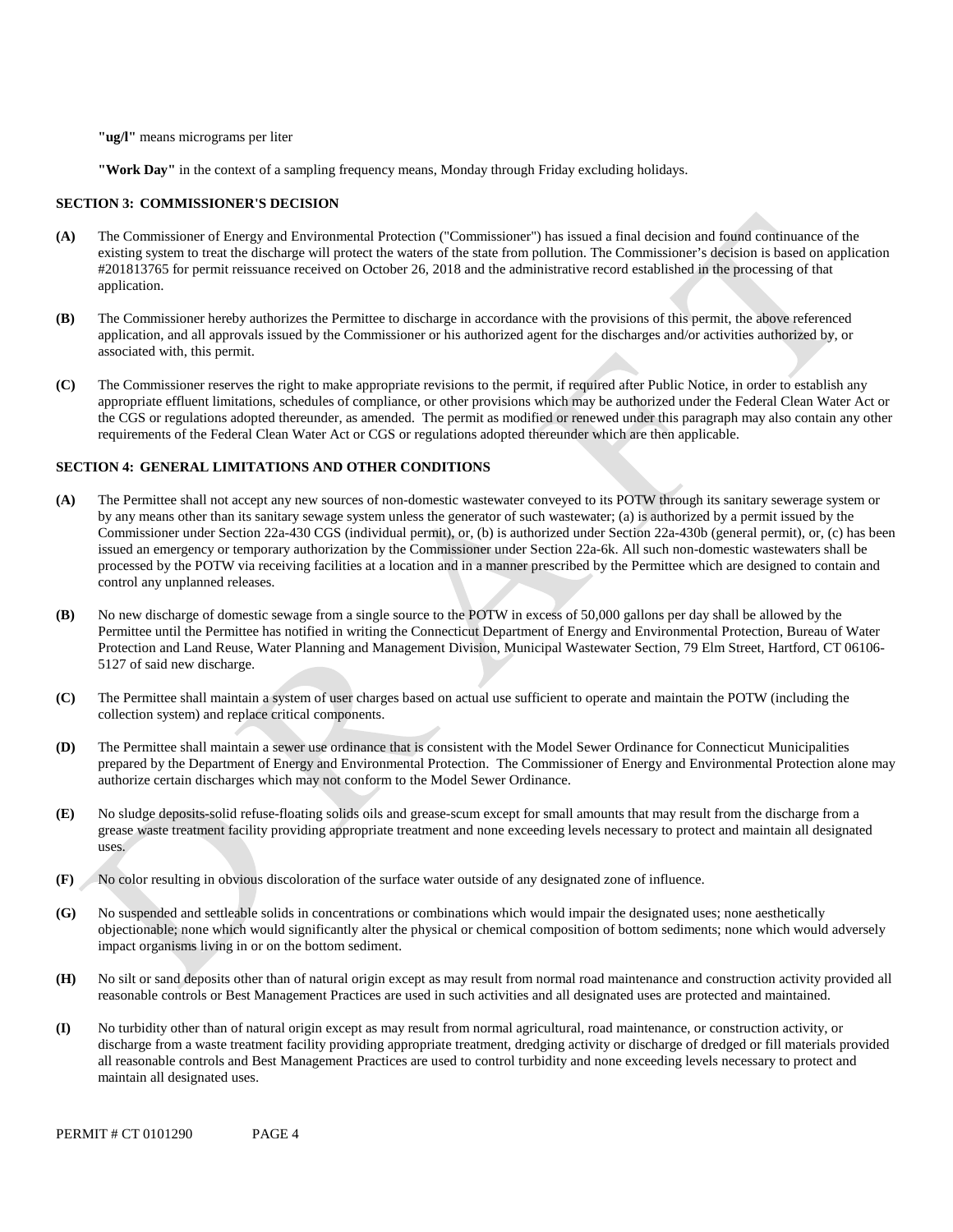- **(J)** Taste and odor as naturally occurs and none that would impair any uses specifically assigned to this Class.
- **(K)** This permit becomes effective on the 1<sup>st</sup> day of the month following the date of signature of the Commissioner or designee.
- improvements. **(L)** When the arithmetic mean of the average daily flow from the POTW for the previous 180 days exceeds 90% of the design flow rate, the Permittee shall develop and submit within one year, for the review and approval of the Commissioner, a plan to accommodate future increases in flow to the plant. This plan shall include a schedule for completing any recommended improvements and a plan for financing the
- **(M)** When the arithmetic mean of the average daily BOD<sub>5</sub> or TSS loading into the POTW for the previous 180 days exceeds 90% of the design load rate, the Permittee shall develop and submit for the review and approval of the Commissioner within one year, a plan to accommodate future increases in load to the plant. This plan shall include a schedule for completing any recommended improvements and a plan for financing the improvements.
- **(N)** On or before July 31<sup>st</sup> of each calendar year the main flow meter shall be calibrated by an independent contractor in accordance with the manufacturer's specifications. The actual record of the calibration shall be retained onsite and, upon request, the Permittee shall submit to the Commissioner a copy of that record.
- **(O)** The Permittee shall operate and maintain all processes as installed in accordance with the approved plans and specifications and as outlined in the associated operation and maintenance manual. This includes but is not limited to all preliminary treatment processes, primary treatment processes, recycle pumping processes, anaerobic treatment processes, anoxic treatment processes, aerobic treatment processes, flocculation processes, effluent filtration processes or any other processes necessary for the optimal removal of pollutants. The Permittee shall not bypass or fail to operate any of the aforementioned processes without the written approval of the Commissioner.
- **(P)** The Permittee is hereby authorized to accept septage at the treatment facility; or other locations as approved by the Commissioner.
- **(Q)** The temperature of any discharge shall not increase the temperature of the receiving stream above 83ºF, or, in any case, raise the temperature of the receiving stream by more than 4ºF beyond the permitted zone of influence. The incremental temperature increase in coastal and marine waters is limited to 1.5°F during the period including July, August and September.

### **SECTION 5: SPECIFIC EFFLUENT LIMITATIONS AND MONITORING REQUIREMENTS**

- restricted by, and shall be monitored in accordance with Tables **A** through **G** incorporated in this permit as Attachment 1. **(A)** The discharge(s) shall not exceed and shall otherwise conform to the specific terms and conditions listed in this permit. The discharge is
- in this permit as Attachment 2. **(B)** The Permittee shall monitor the performance of the treatment process in accordance with the Monthly Operating Report (MOR) incorporated

### **SECTION 6: SAMPLE COLLECTION, HANDLING and ANALYTICAL TECHNIQUES**

- **(A)** Chemical Analysis
	- **(1)** Chemical analyses to determine compliance with effluent limits and conditions established in this permit shall be performed using the methods approved pursuant to the Code of Federal Regulations, Part 136 of Title 40 (40 CFR 136) unless an alternative method has been approved in writing pursuant to 40 CFR 136.4 or as provided in Section 22a-430-3-(j)(7) of the RCSA. Chemicals which do not have methods of analysis defined in 40 CFR 136 or the RCSA shall be analyzed in accordance with methods specified in this permit.
	- **(2)** All metals analyses identified in this permit shall refer to analyses for Total Recoverable Metal, as defined in 40 CFR 136 unless otherwise specified.
	- **(3)** Grab samples shall be taken during the period of the day when the peak hourly flow is normally experienced.
	- **(4)** Samples collected for bacteriological examination shall be collected between the hours of 11 a.m. and 3 p.m. or at that time of day when the peak hourly flow is normally experienced.
	- chemical analyses for the parameters identified in Attachment 1, Table C. Analyses for these parameters must include check standards **(5)** The Minimum Levels specified below represent the concentrations at which quantification must be achieved and verified during the within ten percent of the specified Minimum Level or calibration points equal to or less than the specified Minimum Level.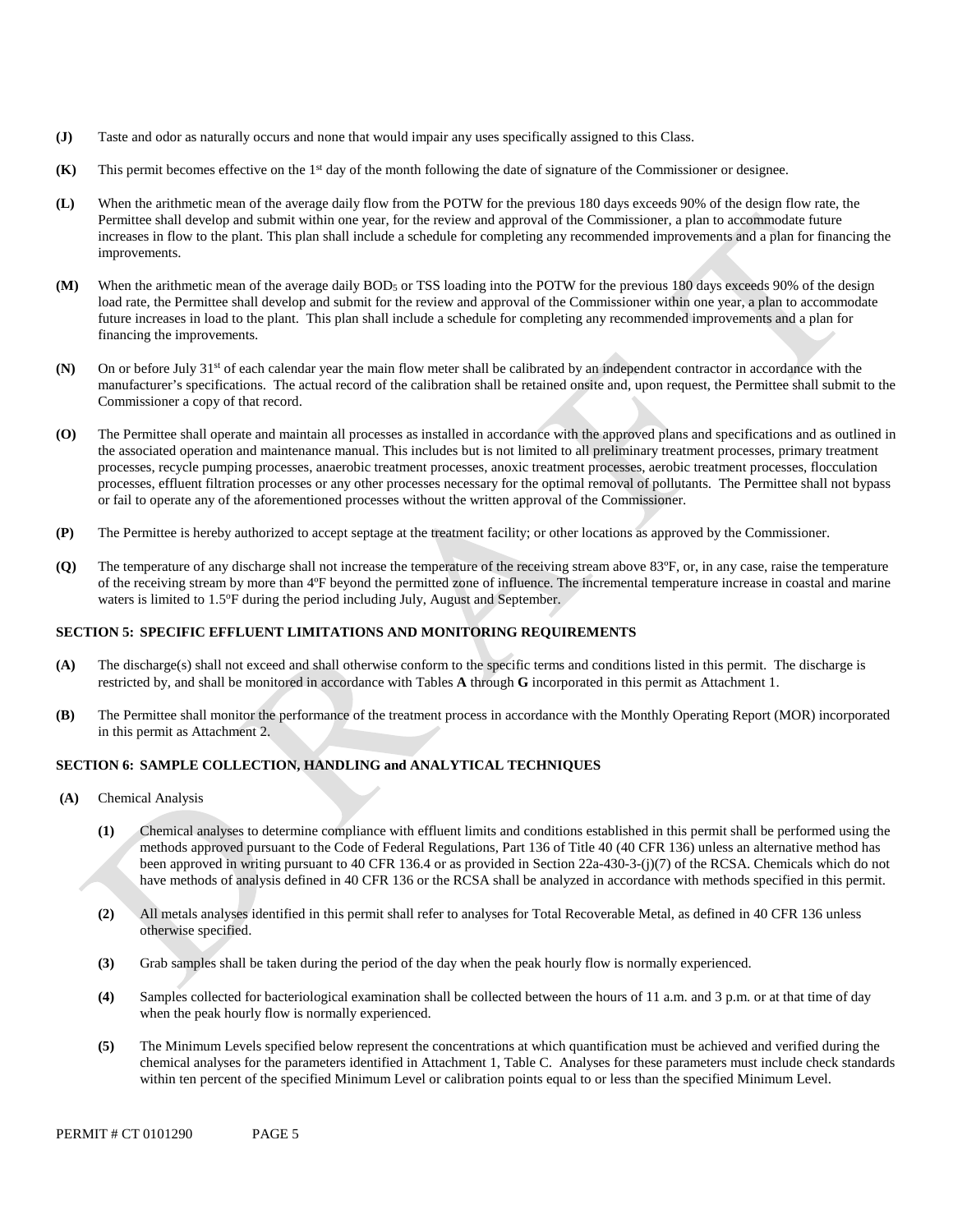| Parameter       | <b>Minimum Level</b> |
|-----------------|----------------------|
| Arsenic, Total  | $0.005 \text{ mg}/1$ |
| Mercury, Total  | $0.0002$ mg/l        |
| Thallium, Total | $0.005 \text{ mg/l}$ |
|                 |                      |

- **(6)** The value of each parameter for which monitoring is required under this permit shall be reported to the maximum level of accuracy and precision possible consistent with the requirements of this Section of the permit.
- **(7)** Effluent analyses for which quantification was verified during the analysis at or below the minimum levels specified in this Section and which indicate that a parameter was not detected shall be reported as "less than x" where 'x' is the numerical value equivalent to the analytical method detection limit for that analysis.
- **(8)** Results of effluent analyses which indicate that a parameter was not present at a concentration greater than or equal to the Minimum Level specified for that analysis shall be considered equivalent to zero (0.0) for purposes of determining compliance with effluent limitations or conditions specified in this permit.
- **(B)** Acute Aquatic Toxicity Test
	- **(1)** Samples for monitoring of Acute Aquatic Toxicity shall be collected and handled as prescribed in "Methods for Measuring the Acute Toxicity of Effluents and Receiving Waters to Freshwater and Marine Organisms" (EPA-821-R-02-012).
		- **(a)** Composite samples shall be chilled as they are collected. Grab samples shall be chilled immediately following collection. Samples shall be held at 0 - 6ºC until Acute Aquatic Toxicity testing is initiated.
		- **(b)** Effluent samples shall not be dechlorinated, filtered, or, modified in any way, prior to testing for Acute Aquatic Toxicity unless specifically approved in writing by the Commissioner for monitoring at this facility. Facilities with effluent dechlorination and/or filtration designed as part of the treatment process are not required to obtain approval from the Commissioner.
		- **(c)** Samples shall be taken at the final effluent for Acute Aquatic Toxicity unless otherwise approved in writing by the Commissioner for monitoring at this facility.
		- **(d)** Chemical analyses of the parameters identified in Attachment 1, Table C shall be conducted on an aliquot of the same sample tested for Acute Aquatic Toxicity.
		- **(i)** At a minimum, pH, salinity, total alkalinity, total hardness, and total residual chlorine shall be measured in the effluent sample and, during Acute Aquatic Toxicity tests, in the highest concentration of the test and in the dilution (control) water at the beginning of the test and at test termination. If total residual chlorine is not detected at test initiation, it does not need to be measured at test termination. Dissolved oxygen, pH, and temperature shall be measured in the control and all test concentrations at the beginning of the test, daily thereafter, and at test termination. Salinity shall be measured in each test concentration at the beginning of the test and at test termination.
		- **(e)** Tests for Acute Aquatic Toxicity shall be initiated within 36 hours of sample collection.
	- **(2)** Monitoring for Acute Aquatic Toxicity to determine compliance with the permit condition on Acute Aquatic Toxicity (invertebrate) shall be conducted for 48 hours utilizing neonatal (less than 24 hours old) *Daphnia pulex*.
	- **(3)** Monitoring for Acute Aquatic Toxicity to determine compliance with the permit condition on Acute Aquatic Toxicity (vertebrate) shall be conducted for 48 hours utilizing larval (1 to 14-day old with no more than 24 hours range in age) *Pimephales promelas*.
	- **(4)** Tests for Acute Aquatic Toxicity shall be conducted as prescribed for static non-renewal acute tests in "Methods for measuring the Acute Aquatic Toxicity of Effluents and Receiving Waters to Freshwater and Marine Organisms" (EPA/821-R-02-012), except as specified below.
		- **(a)** For Acute Aquatic Toxicity limits, and for monitoring only conditions, expressed as a NOAEL value, Pass/Fail (single concentration) tests shall be conducted at a specified Critical Test Concentration (CTC) equal to the Aquatic Toxicity limit,  $(100\%$  in the case of monitoring only conditions), as prescribed in Section 22a-430-3(j)(7)(A)(i) of the RCSA.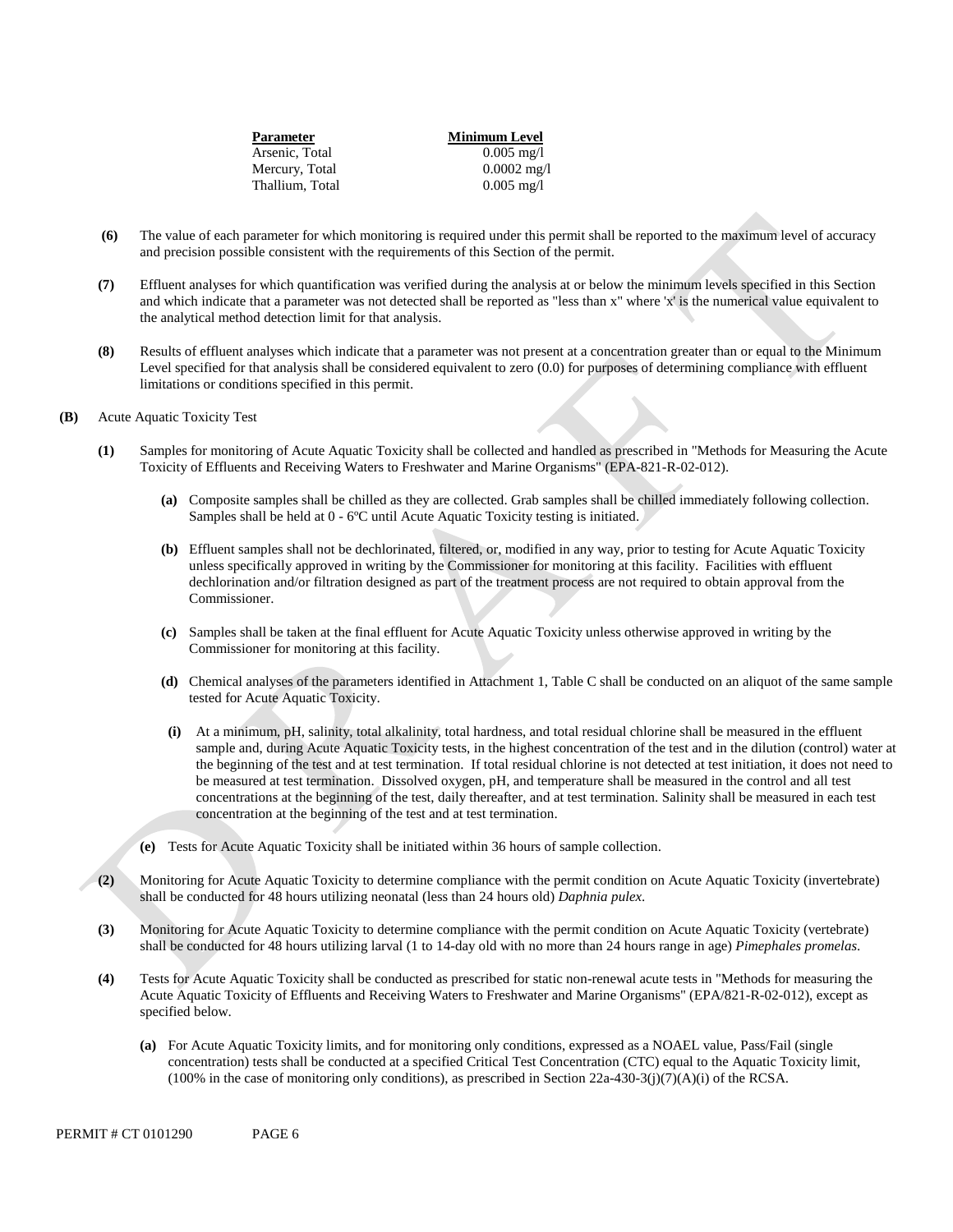- **(b)** Organisms shall not be fed during the tests.
- **(c)** Synthetic freshwater prepared with deionized water adjusted to a hardness of 50±5 mg/L as CaCO3 shall be used as dilution water in the tests.
- **(d)** Copper nitrate shall be used as the reference toxicant.
- **(5)** For monitoring only conditions, toxicity shall be demonstrated when the results of a valid pass/fail Acute Aquatic Toxicity indicates less than 90% survival in the effluent at the CTC (100%).
- **(C)** Chronic Aquatic Toxicity Test for Estuarine or Marine Discharges
	- **(1)** Chronic Aquatic Toxicity testing of the discharge shall be conducted annually during July, August, or September of each year.
	- **(2)** Chronic Aquatic Toxicity testing shall be performed on the discharge in accordance with the test methodology established in "Short-Term Methods for Estimating The Chronic Toxicity of Effluents and Receiving Water to Marine and Estuarine Organisms" (EPA-821-R-02-014) as referenced in 40 CFR 136 for sheepshead minnow, *Cyprinodon variegates,* survival and growth and mysid, *Mysidopsis bahia,* survival, growth and reproduction.
		- **(a)** Chronic Aquatic Toxicity tests shall utilize a minimum of five effluent dilutions prepared using a dilution factor of 0.5 (100% effluent, 50% effluent, 25% effluent, 12.5% effluent, 6.25% effluent).
		- **(b) Pawcatuck River** water collected immediately upstream of the area influenced by the discharge (with the outgoing tide) shall be used as control (0% effluent) and dilution water in the toxicity tests.
		- **(c)** A laboratory water control consisting of synthetic seawater prepared in accordance with EPA-821-R-02-014 shall be used as an additional control (0% effluent) in the toxicity tests.
		- **(d)** Daily composite samples of the discharge (final effluent following disinfection) and grab samples of the **Pawcatuck River**, for use as site water control and dilution water, shall be collected on day 0 for test solution renewal on day 1 and day 2 of the test; day 2, for test solution renewal on day 3 and day 4 of the test; and day 4, for test solution renewal for the remainder of the test. Samples shall not be pH or hardness adjusted, or chemically altered in any way.
	- **(3)** All samples of the discharge and **Pawcatuck River** water used in the Chronic Aquatic Toxicity test shall, at a minimum, be analyzed and results reported in accordance with the provisions listed in Section  $6(A)$  of this permit for the parameters listed in Attachment 1, Table C included herein, excluding Acute Aquatic Toxicity organism testing.

### **SECTION 7: RECORDING AND REPORTING REQUIREMENTS**

- **(A)** The Permittee and/or the Signatory Authority shall continue to report the results of chemical analyses and any aquatic toxicity test required above in Section 5 and the referenced Attachment 1 by electronic submission of DMRs under this permit to the Department using NetDMR in satisfaction of the DMR submission requirement of this permit. The report shall include a detailed explanation of any violations of the limitations specified. DMRs shall be submitted electronically to the Department no later than the 15th day of the month following the month in which samples are collected.
	- **(1)** For composite samples, from other than automatic samplers, the instantaneous flow and the time of each aliquot sample collection shall be recorded and maintained at the POTW.
- **(B)** Complete and accurate test data, including percent survival of test organisms in each replicate test chamber, LC50 values and 95% confidence intervals for definitive test protocols, and all supporting chemical/physical measurements performed in association with any aquatic toxicity test, shall be entered on the Aquatic Toxicity Monitoring Report form (ATMR) and sent to the Bureau of Water Protection and Land Reuse at the address specified below by the 15th day of the month following the month in which samples are collected:

ATTN: Municipal Wastewater Monitoring Coordinator Connecticut Department of Energy and Environmental Protection Bureau of Water Protection and Land Reuse Water Planning and Management Division 79 Elm Street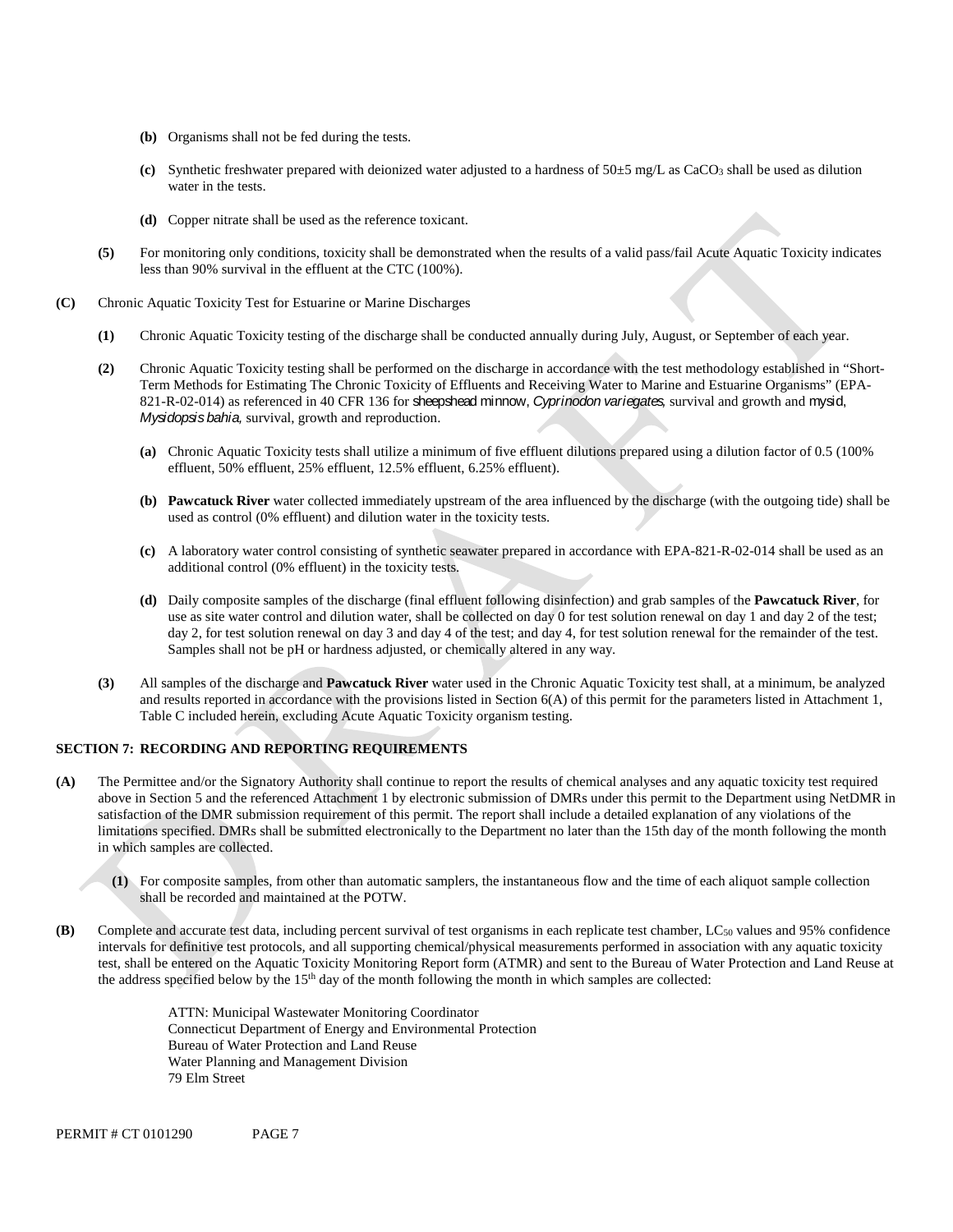#### Hartford, Connecticut 06106-5127

- **(C)** The results of the process monitoring required above in Section 5 shall be entered on the Monthly Operating Report (MOR) form, included herein as Attachment 2, and reported to the Bureau of Water Protection and Land Reuse. The MOR report shall also be accompanied by a detailed explanation of any violations of the limitations specified. The MOR must be received at the address specified above in Section 7 (B) of this permit by the 15th day of the month following the month in which the data and samples are collected.
- **(D)** A complete and thorough report of the results of the chronic toxicity monitoring outlined in Section 6(C) shall be prepared as outlined in Section 10 of EPA-821-R-02-014 and submitted to the Department for review on or before December 31 of each calendar year to the address specified above in Section 7 (B) of this permit.

#### **SECTION 8: RECORDING AND REPORTING OF VIOLATIONS, ADDITIONAL TESTING REQUIREMENTS, BYPASSES, MECHANICAL FAILURES, AND MONITORING EQUIPMENT FAILURES**

- **(A)** If any Acute Aquatic Toxicity sample analysis indicates toxicity, or that the test was invalid, an additional sample of the effluent shall be collected and tested for Acute Aquatic Toxicity and associated chemical parameters, as described above in Section 5 and Section 6, and the results reported to the Bureau of Water Protection and Land Reuse (Attn: Aquatic Toxicity) via the ATMR form (see Section 7 (B)) within 30 days of the previous test. These test results shall also be reported on the next month's DMR report pursuant to Section 7 (A). The results of all toxicity tests and associated chemical parameters, valid and invalid, shall be reported.
- **(B)** If any two consecutive Acute Aquatic Toxicity test results or any three Acute Aquatic Toxicity test results in a twelve month period indicates toxicity, the Permittee shall immediately take all reasonable steps to eliminate toxicity wherever possible and shall submit a report, to the Bureau of Water Protection and Land Reuse (Attn: Aquatic Toxicity), for the review and written approval of the Commissioner in accordance with Section 22a-430-3(j)(10)(c) of the RCSA describing proposed steps to eliminate the toxic impact of the discharge on the receiving water body. Such a report shall include a proposed time schedule to accomplish toxicity reduction and the Permittee shall comply with any schedule approved by the Commissioner.
- **(C)** Sewage Right-to-Know Electronic Bypass Reporting
	- **(1)** Section 22a-430-3(k) of the RCSA shall apply in all instances of bypass including a bypass of the treatment plant or a component of the sewage collection system planned during required maintenance. The Department of Energy and Environmental Protection, Bureau of Water Protection and Land Reuse, Water Planning and Management Division, Municipal Wastewater, the Department of Public Health, Water Supply Section and Recreation Section, and the local Director of Health shall be notified within 2 hours of the Permittee learning of the event via online reporting in a format approved by the Commissioner. A final incident report shall be submitted to the Department of Energy and Environmental Protection, Bureau of Water Protection and Land Reuse, Water Planning and Management Division, Municipal Wastewater within five days of the Permittee learning of each occurrence of a discharge or bypass of untreated or partially treated sewage via online reporting in a format approved by the Commissioner.

If the online reporting system is nonfunctional, then the Permittee shall notify DEEP via telephone during normal business hours (8:30 a.m. to 4:30 p.m. Monday through Friday) at (860) 424-3704 or after hours to the DEEP Emergency Response Unit at (860) 424-3338 and the Department of Public Health at (860) 509-8000 with the final incident report being submitted online.

- **(D)** Section 22a-430-3(j) 11 (D) of the RCSA shall apply in the event of any noncompliance with a maximum daily limit and/or any noncompliance that is greater than two times any permit limit. The Permittee shall notify in the same manner as in paragraph C (1) of this Section, the Department of Energy and Environmental Protection, Bureau of Water Protection and Land Reuse, Water Planning and Management Division, Municipal Wastewater Section except, if the online reporting system is nonfunctional and the noncompliance occurs outside normal working hours (8:30 a.m. to 4:30 p.m. Monday through Friday) the Permittee may wait to make the verbal report until 10:30 am of the next business day after learning of the noncompliance.
- **(E)** Section 22a-430-3(j) 8 of the RCSA shall apply in all instances of monitoring equipment failures that prevent meeting the requirements in this permit. In the event of any such failure of the monitoring equipment including, but not limited to, loss of refrigeration for an autosampler or lab refrigerator or loss of flow proportion sampling ability, the Permittee shall notify in the same manner as in paragraph C (1) of this Section, the Department of Energy and Environmental Protection, Bureau of Water Protection and Land Reuse, Water Planning and Management Division, Municipal Wastewater Section except, if the online reporting system is nonfunctional and the failure occurs outside normal working hours (8:30 a.m. to 4:30 p.m. Monday through Friday) the Permittee may wait to make the verbal report until 10:30 am of the next business day after learning of the failure.
- **(F)** In addition to the reporting requirements contained in Section 22a-430-3(i), (j), and (k) of the Regulations of Connecticut State Agencies, the Permittee shall notify in the same manner as in paragraph C (1) of this Section, the Department of Energy and Environmental Protection,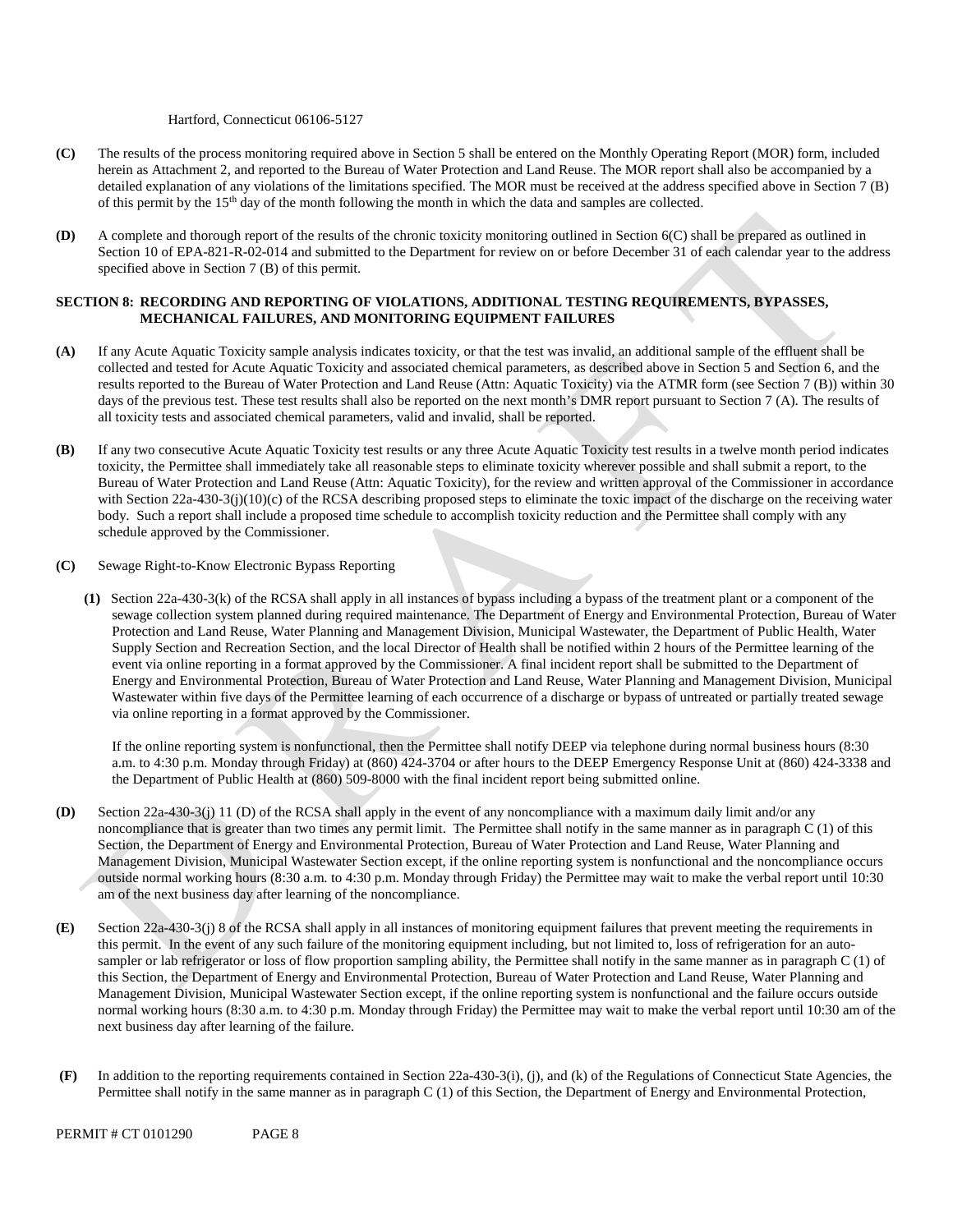Bureau of Water Protection and Land Reuse, Water Planning and Management Division, Municipal Wastewater concerning the failure of any major component of the treatment facilities which the Permittee may have reason to belie major component of the treatment facilities which the Permittee may have reason to believe would result in an effluent violation. This permit is hereby issued on

Bureau of Water Protection and Land Reuse Brian P. Thompson Acting Bureau Chief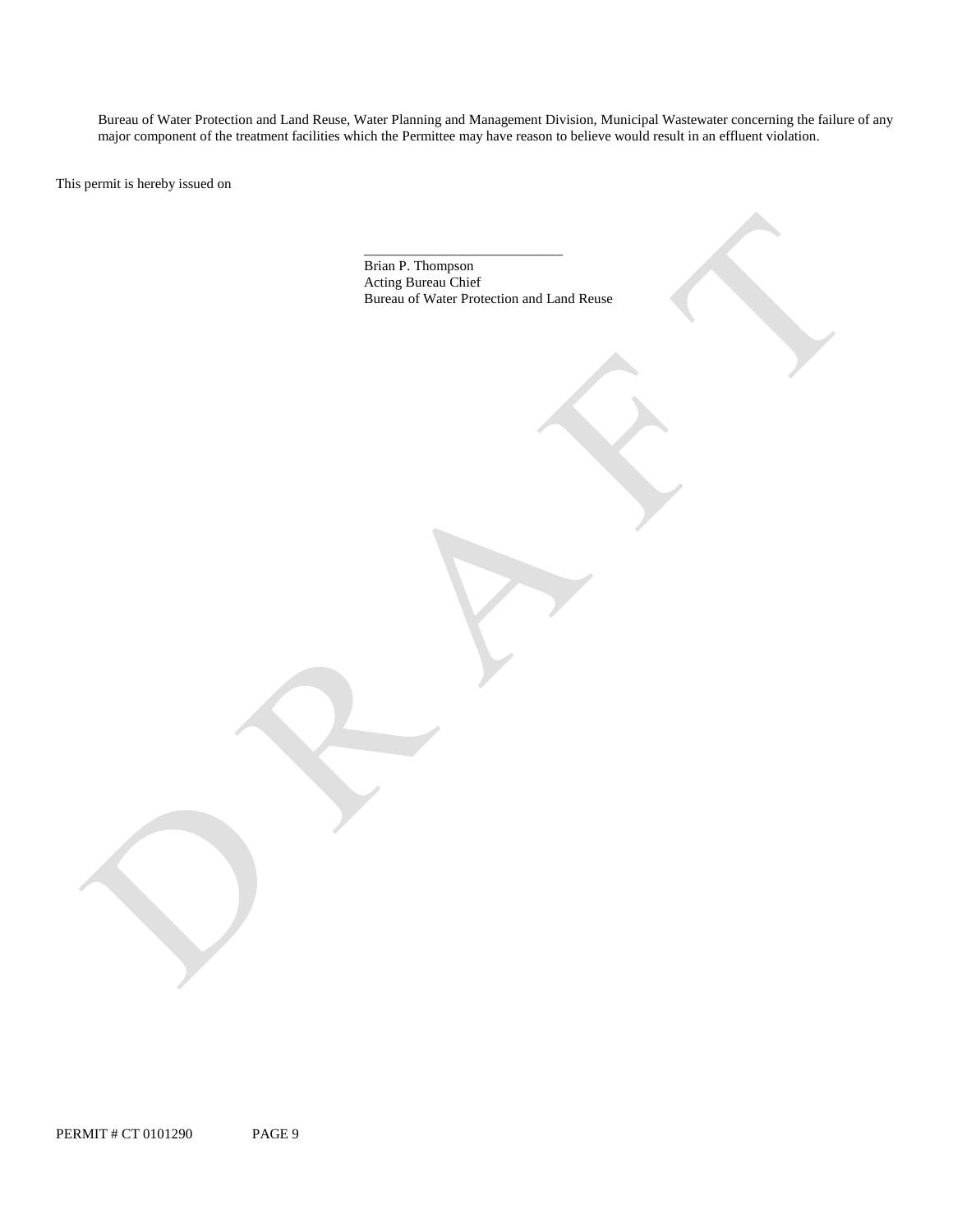### ATTACHMENT 1

Tables A through G

PERMIT # CT 0101290 PAGE 10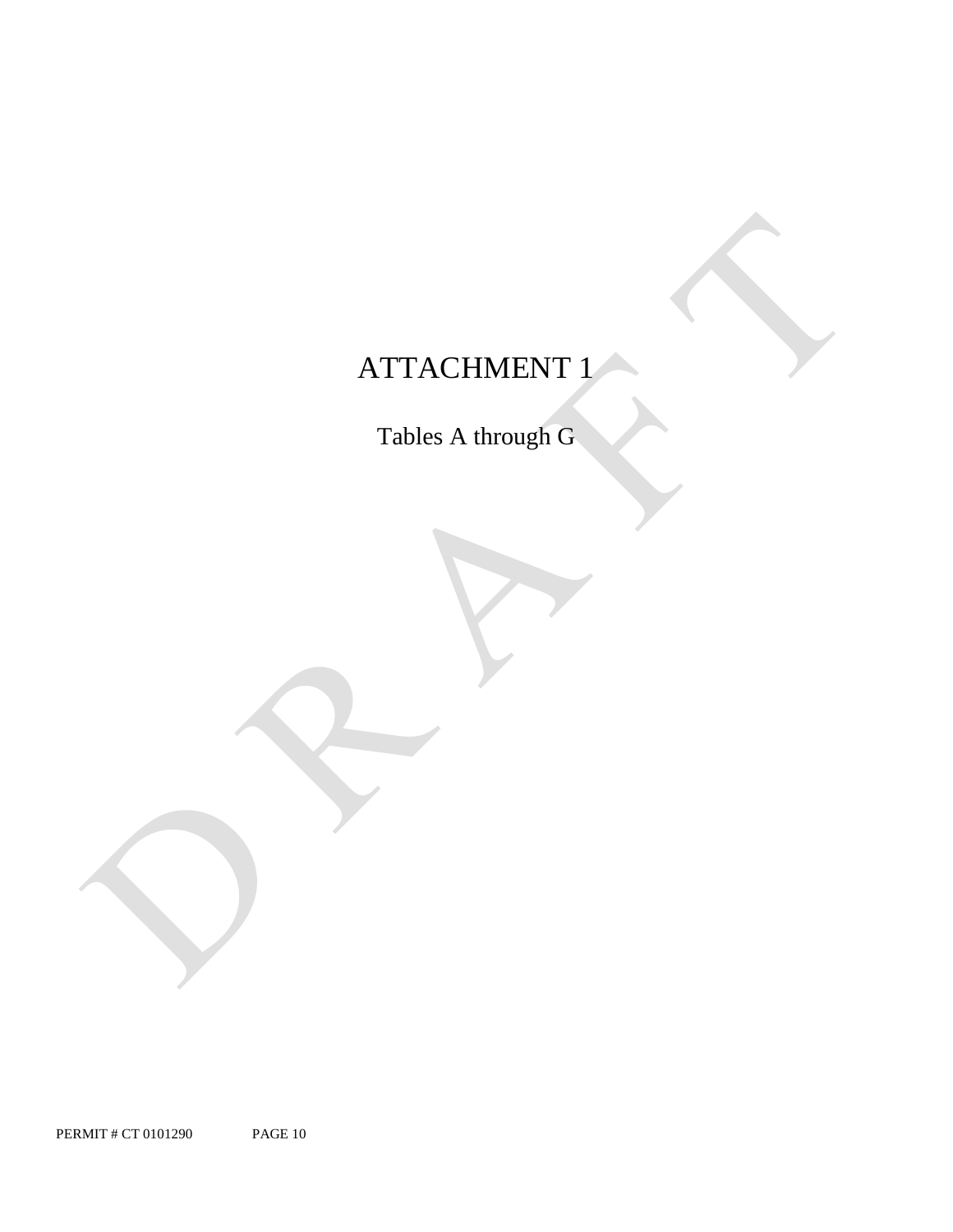### **TABLE A**

| Discharge Serial Number (DSN): 001-1            |                                    |                                         |                         |                              |                                                                         | Monitoring Location: 1 |                                             |                                           |                                     |
|-------------------------------------------------|------------------------------------|-----------------------------------------|-------------------------|------------------------------|-------------------------------------------------------------------------|------------------------|---------------------------------------------|-------------------------------------------|-------------------------------------|
|                                                 |                                    |                                         |                         |                              |                                                                         |                        |                                             |                                           |                                     |
| Monitoring Location Description: Final Effluent |                                    |                                         |                         |                              |                                                                         |                        |                                             |                                           |                                     |
|                                                 |                                    |                                         |                         |                              |                                                                         |                        |                                             |                                           |                                     |
|                                                 |                                    |                                         |                         |                              |                                                                         |                        |                                             | <b>REPORT</b><br><b>FORM</b>              | <b>Minimum</b><br>Level             |
| <b>Units</b>                                    | Average<br><b>Monthly</b><br>Limit | <b>Maximum</b><br><b>Daily</b><br>Limit | <b>Sample</b><br>Freq.  | <b>Sample</b><br>type        | <b>Instantaneous</b><br><b>Limit or</b><br><b>Required</b><br>Range $3$ | <b>Sample</b><br>Freq. | <b>Sample</b><br><b>Type</b>                |                                           | <b>Analysis</b><br>See<br>Section 6 |
| mg/l                                            | NA                                 | <b>NA</b>                               | NR                      | <b>NA</b>                    | ------                                                                  | Monthly                | Grab                                        | <b>MOR</b>                                |                                     |
| mg/l                                            | 30                                 | 50                                      | 2/Week                  | Daily Composite              | <b>NA</b>                                                               | <b>NR</b>              | <b>NA</b>                                   | <b>DMR/MOR</b>                            |                                     |
| Colonies<br>per100 ml                           | NA                                 | <b>NA</b>                               | <b>NR</b>               | NA                           | 260                                                                     | 2/Week                 | Grab                                        | <b>DMR/MOR</b>                            |                                     |
| Colonies<br>per100 ml                           | <b>NA</b>                          | <b>NA</b>                               | <b>NR</b>               | <b>NA</b>                    | 500                                                                     | 2/Week                 | Grab                                        | <b>DMR/MOR</b>                            |                                     |
| <b>MGD</b>                                      | ------                             | ------                                  | Continuous <sup>2</sup> | <b>Average Daily</b><br>Flow | NA                                                                      | <b>NR</b>              | <b>NA</b>                                   | <b>DMR/MOR</b>                            |                                     |
| mg/1                                            | NA                                 | ------                                  | Monthly                 | Daily Composite              | NA                                                                      | <b>NR</b>              | <b>NA</b>                                   | <b>MOR</b>                                |                                     |
| mg/l                                            | NA                                 | ------                                  | Monthly                 | Daily Composite              | <b>NA</b>                                                               | <b>NR</b>              | <b>NA</b>                                   | <b>MOR</b>                                |                                     |
| mg/l                                            | <b>NA</b>                          | ------                                  | Monthly                 | Daily Composite              | NA                                                                      | <b>NR</b>              | NA                                          | <b>MOR</b>                                |                                     |
| mg/l                                            | NA                                 | ------                                  | Monthly                 | Daily Composite              | <b>NA</b>                                                               | $\rm NR$               | <b>NA</b>                                   | <b>MOR</b>                                |                                     |
| mg/l                                            | NA                                 | ------                                  | Monthly                 | Daily Composite              | <b>NA</b>                                                               | NR                     | <b>NA</b>                                   | <b>MOR</b>                                |                                     |
| lbs/day                                         | NA                                 | -------                                 | Monthly                 | Daily Composite              | <b>NA</b>                                                               | <b>NR</b>              | <b>NA</b>                                   | <b>MOR</b>                                |                                     |
| mg/l                                            | NA                                 | <b>NA</b>                               | NR                      | NA                           | ------                                                                  | Work Day               | Grab                                        | <b>DMR/MOR</b>                            |                                     |
| S.U.                                            | <b>NA</b>                          | <b>NA</b>                               | <b>NR</b>               | NA                           | $6 - 9$                                                                 | Work Day               | Grab                                        | <b>DMR/MOR</b>                            |                                     |
| mg/1                                            | $\rm NA$                           | -------                                 | Monthly                 | Daily Composite              | NA                                                                      | $\rm NR$               | NA                                          | <b>MOR</b>                                |                                     |
| mg/1                                            | <b>NA</b>                          | ------                                  | Monthly                 | Daily Composite              | NA                                                                      | <b>NR</b>              | <b>NA</b>                                   | <b>DMR/MOR</b>                            |                                     |
| ml/l                                            | NA                                 | NA                                      | NR                      | NA                           | ------                                                                  | Work Day               | Grab                                        | <b>MOR</b>                                |                                     |
| mg/l                                            | 30                                 | 50                                      | 2/Week                  | Daily Composite              | NA.                                                                     | NA                     | NA                                          | DMR/MOR                                   |                                     |
| $\mathrm{P}_{\mathrm{F}}$                       | NA                                 | <b>NA</b>                               | <b>NR</b>               | <b>NA</b>                    | ------                                                                  | Work Day               | Grab                                        | <b>MOR</b>                                |                                     |
|                                                 |                                    |                                         |                         |                              | <b>FLOW/TIME BASED MONITORING</b>                                       |                        | In-stream Waste Concentration (IWC): $1 \%$ | <b>INSTANTANEOUS</b><br><b>MONITORING</b> |                                     |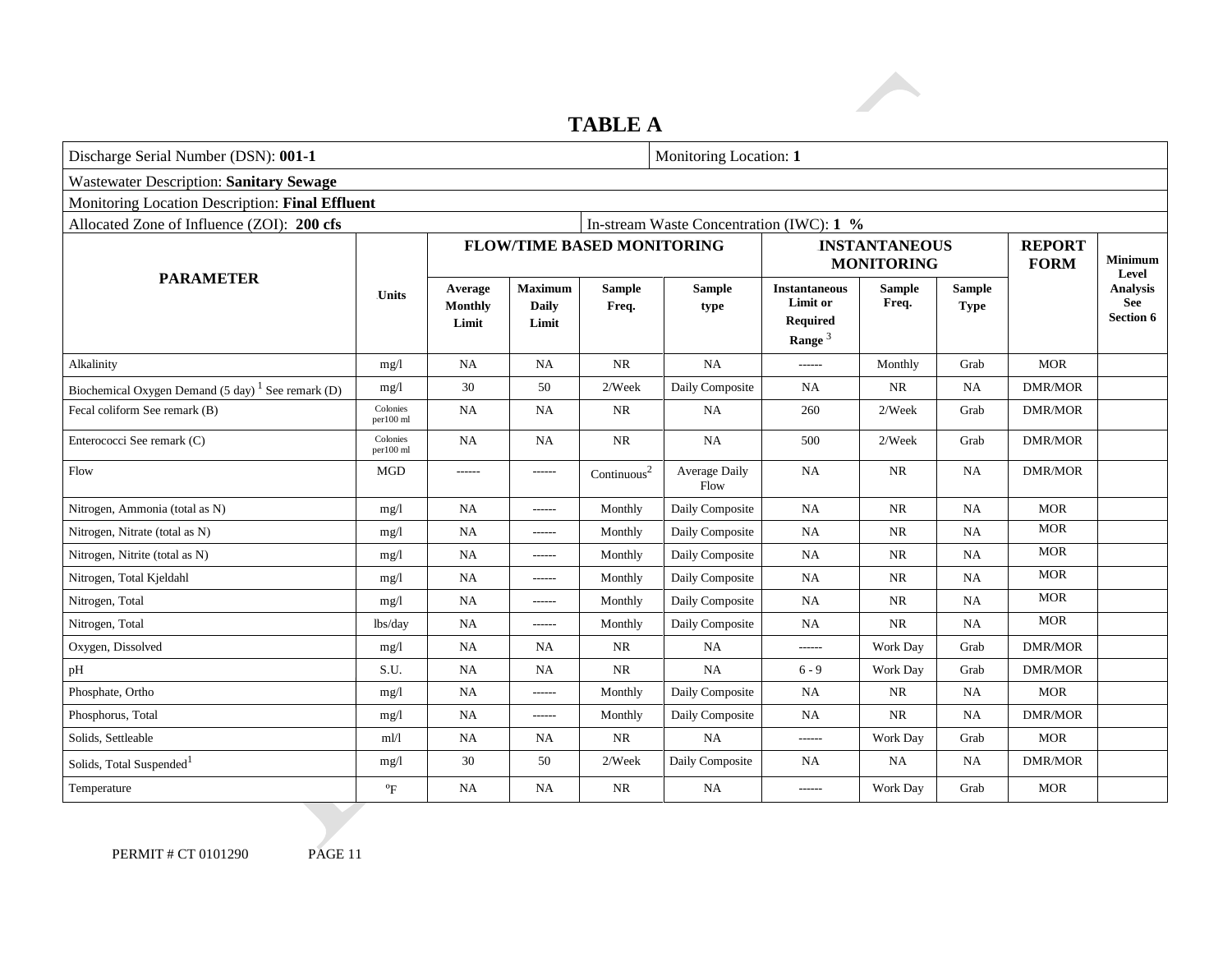| Turbidity                                                                                                                                                                                                                                                                                                                                      | <b>NTU</b>              | <b>NA</b> | <b>NA</b> | NR             | <b>NA</b> | ------      | Work Day                | Grab       | <b>MOR</b> |  |
|------------------------------------------------------------------------------------------------------------------------------------------------------------------------------------------------------------------------------------------------------------------------------------------------------------------------------------------------|-------------------------|-----------|-----------|----------------|-----------|-------------|-------------------------|------------|------------|--|
| UV Dose See remark (A)                                                                                                                                                                                                                                                                                                                         | $mW$ ,s/cm <sup>2</sup> | <b>NA</b> | <b>NA</b> | NR             | <b>NA</b> | $\geq 30.0$ | Lowest daily<br>reading | Continuous | DMR/MOR    |  |
| UV Transmittance See remark (A)                                                                                                                                                                                                                                                                                                                | %                       | NA        | <b>NA</b> | NR             | <b>NA</b> | ------      | Lowest daily<br>reading | Continuous | <b>MOR</b> |  |
|                                                                                                                                                                                                                                                                                                                                                |                         |           |           | <b>Table A</b> |           |             |                         |            |            |  |
| Footnotes                                                                                                                                                                                                                                                                                                                                      |                         |           |           |                |           |             |                         |            |            |  |
| The discharge shall not exceed an average monthly 30 mg/l or a maximum daily 50 mg/l for BOD5 and TSS.                                                                                                                                                                                                                                         |                         |           |           |                |           |             |                         |            |            |  |
| <sup>2</sup> The Permittee shall record and report on the monthly operating report the minimum, maximum and total flow for each day of discharge and the average daily flow for each sampling month. The Permittee shall report, on the<br>discharge monitoring report, the average daily flow and maximum daily flow for each sampling month. |                         |           |           |                |           |             |                         |            |            |  |
| $3$ The instantaneous limits in this column are maximum limits except for UV dose which is a minimum limit.                                                                                                                                                                                                                                    |                         |           |           |                |           |             |                         |            |            |  |
| <b>Remarks</b>                                                                                                                                                                                                                                                                                                                                 |                         |           |           |                |           |             |                         |            |            |  |
| (A) Ultraviolet disinfection shall be utilized year-round.                                                                                                                                                                                                                                                                                     |                         |           |           |                |           |             |                         |            |            |  |
| (B) The geometric mean of the Fecal coliform bacteria values for the effluent samples collected in a period of a calendar month shall not exceed 88 per 100 milliliters.                                                                                                                                                                       |                         |           |           |                |           |             |                         |            |            |  |
| (C) The geometric mean of the Enterococci bacteria values for the effluent samples collected in a period of a calendar month shall not exceed 35 per 100 milliliters.                                                                                                                                                                          |                         |           |           |                |           |             |                         |            |            |  |
| (D) The Average Weekly discharge Limitation for $BOD_5$ and Total Suspended Solids shall be 1.5 times the Average Monthly Limit listed above.                                                                                                                                                                                                  |                         |           |           |                |           |             |                         |            |            |  |

| PERMIT # CT 0101290 | <b>PAGE 12</b> |
|---------------------|----------------|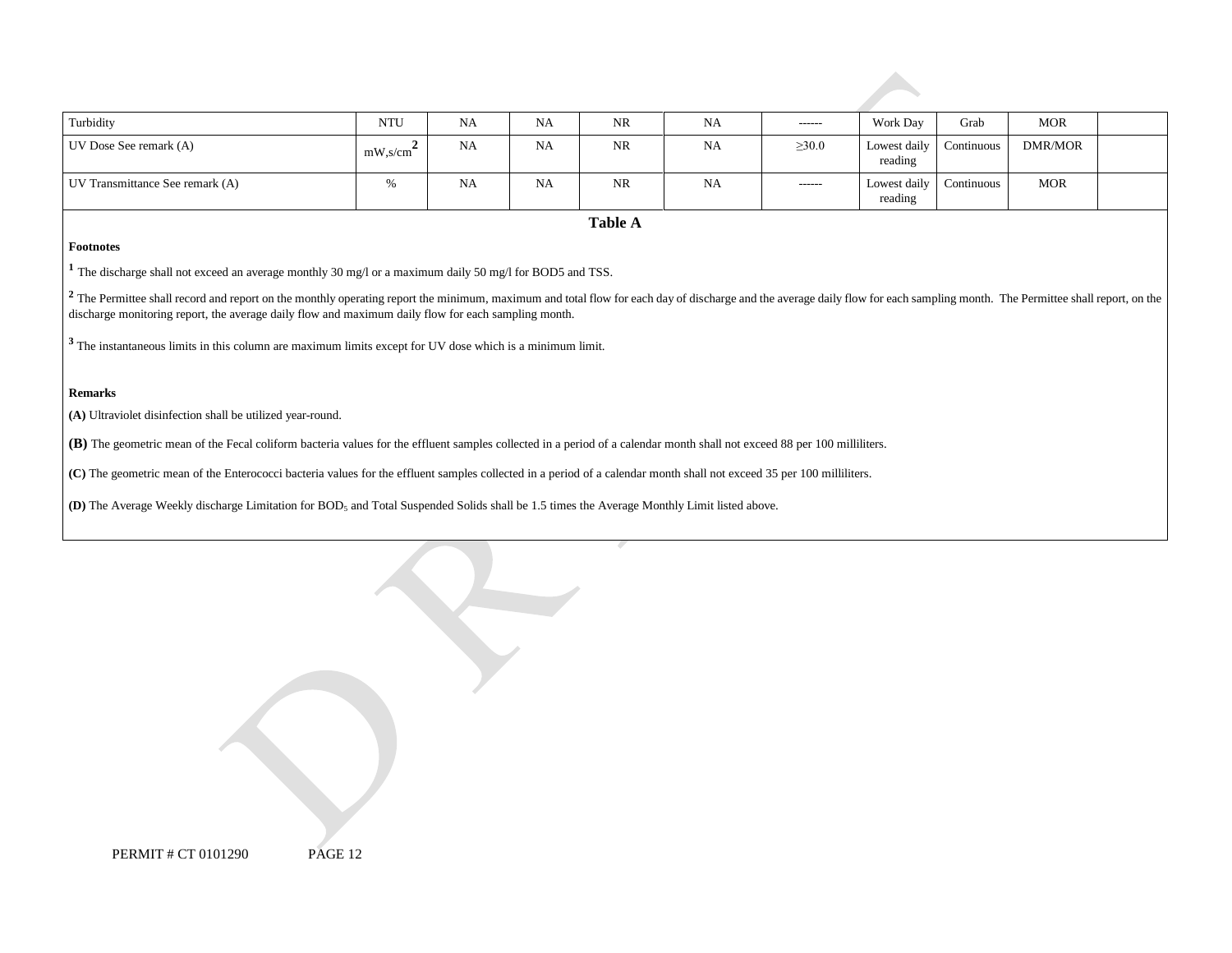### **TABLE B**

| Discharge Serial Number (DSN): 001-1                                                                                                                                                                                                                                                                                                                                                                                                  |                    |  | Monitoring Location: K               |                                          |                         |                              |  |  |  |  |
|---------------------------------------------------------------------------------------------------------------------------------------------------------------------------------------------------------------------------------------------------------------------------------------------------------------------------------------------------------------------------------------------------------------------------------------|--------------------|--|--------------------------------------|------------------------------------------|-------------------------|------------------------------|--|--|--|--|
| <b>Wastewater Description: Sanitary Sewage</b>                                                                                                                                                                                                                                                                                                                                                                                        |                    |  |                                      |                                          |                         |                              |  |  |  |  |
| Monitoring Location Description: Final Effluent                                                                                                                                                                                                                                                                                                                                                                                       |                    |  |                                      |                                          |                         |                              |  |  |  |  |
| Allocated Zone of Influence (ZOI): 200 cfs                                                                                                                                                                                                                                                                                                                                                                                            |                    |  |                                      | In-stream Waste Concentration (IWC): 1 % |                         |                              |  |  |  |  |
|                                                                                                                                                                                                                                                                                                                                                                                                                                       |                    |  |                                      | <b>FLOW/TIME BASED MONITORING</b>        |                         | <b>REPORT</b><br><b>FORM</b> |  |  |  |  |
| <b>PARAMETER</b>                                                                                                                                                                                                                                                                                                                                                                                                                      | <b>Units</b>       |  | Average<br>Monthly<br><b>Minimum</b> | <b>Sample</b><br>Freq.                   | <b>Sample</b><br>type   |                              |  |  |  |  |
| Biochemical Oxygen Demand (5 day) Percent Removal <sup>1</sup>                                                                                                                                                                                                                                                                                                                                                                        | $%$ of<br>Influent |  | 85                                   | 2/Week                                   | Calculated <sup>2</sup> | <b>DMR</b>                   |  |  |  |  |
| Solids, Total Suspended Percent Removal <sup>1</sup>                                                                                                                                                                                                                                                                                                                                                                                  | $%$ of<br>Influent |  | 85                                   | 2/Week                                   | Calculated <sup>2</sup> | <b>DMR</b>                   |  |  |  |  |
| <b>TABLE B - CONDITIONS</b><br><b>Footnotes:</b><br><sup>1</sup> The discharge shall be less than or equal to 15% of the average monthly influent BOD <sub>5</sub> and total suspended solids (Table E, Monitoring Location<br>$\mathbf{G}$ ).<br>Inf.BOD or TSS-Effluent BOD or TSS<br><sup>2</sup> Calculated based on the average monthly results described in Table A. Removal efficiency =<br>X <sub>100</sub><br>Inf.BOD or TSS |                    |  |                                      |                                          |                         |                              |  |  |  |  |

J.

PERMIT # CT 0101290 PAGE 13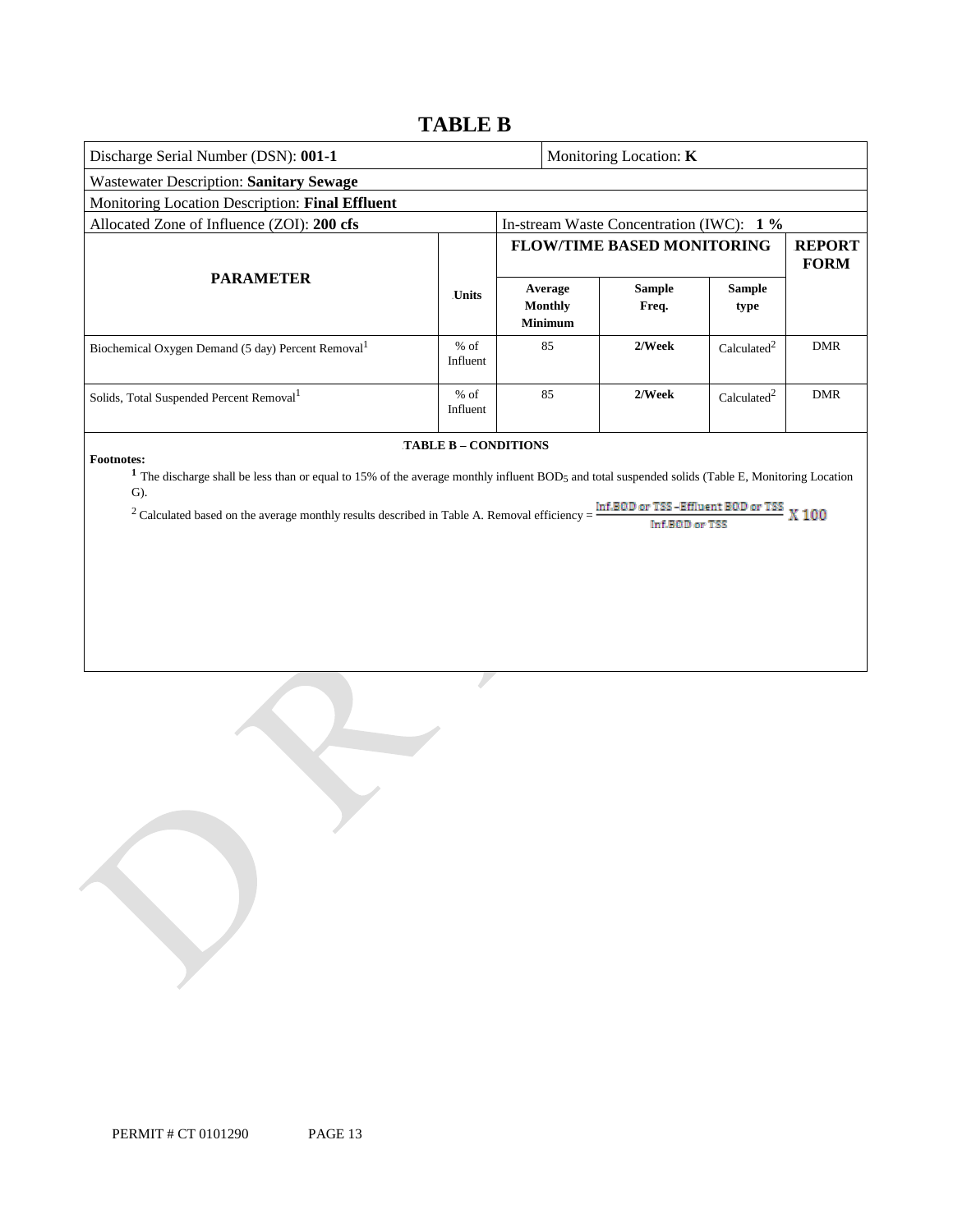| Discharge Serial Number (DSN): 001-1                                                 |                  | Monitoring Location: T                  |           |                                          |                              |                                   |                                                          |
|--------------------------------------------------------------------------------------|------------------|-----------------------------------------|-----------|------------------------------------------|------------------------------|-----------------------------------|----------------------------------------------------------|
| Wastewater Description: Sanitary Sewage                                              |                  |                                         |           |                                          |                              |                                   |                                                          |
| Monitoring Location Description: Final Effluent (after completion of UV disinfection |                  |                                         |           |                                          |                              |                                   |                                                          |
| Allocated Zone of Influence (ZOI): 200 cfs                                           |                  |                                         |           | In-stream Waste Concentration (IWC): 1 % |                              |                                   |                                                          |
| <b>PARAMETER</b>                                                                     | <b>Units</b>     | <b>Maximum</b><br><b>Daily</b><br>Limit |           | <b>Sampling</b><br>Frequency             | <b>Sample</b><br><b>Type</b> | <b>Reporting</b><br>form          | <b>Minimum</b><br><b>Level Analysis</b><br>See Section 6 |
| Aluminum, Total                                                                      | mg/1             | ------                                  | Quarterly | Daily Composite                          | <b>ATMR/DMR</b>              |                                   |                                                          |
| Antimony, Total                                                                      | mg/1             | $--- - -$                               | Quarterly | Daily Composite                          | ATMR/DMR                     |                                   |                                                          |
| NOAEL Static 48Hr Acute D. Pulex <sup>1</sup>                                        | $\%$<br>survival | ------                                  | Quarterly | Daily Composite                          | <b>ATMR/DMR</b>              |                                   |                                                          |
| NOAEL Static 48Hr Acute Pimephales <sup>1</sup>                                      | $\%$<br>survival |                                         | Quarterly | Daily Composite                          | <b>ATMR/DMR</b>              |                                   |                                                          |
| Arsenic, Total                                                                       | mg/1             | $- - - - - -$                           | Quarterly | Daily Composite                          | <b>ATMR/DMR</b>              | $\frac{d\mathbf{r}}{dt}$          |                                                          |
| Beryllium, Total                                                                     | mg/1             |                                         | Quarterly | Daily Composite                          | <b>ATMR/DMR</b>              |                                   |                                                          |
| BOD <sub>5</sub>                                                                     | mg/1             | ------                                  | Quarterly | Daily Composite                          | <b>ATMR/DMR</b>              |                                   |                                                          |
| Cadmium, Total                                                                       | mg/1             |                                         | Quarterly | Daily Composite                          | <b>ATMR/DMR</b>              |                                   |                                                          |
| Chromium, Hexavalent                                                                 | mg/1             | ------                                  | Quarterly | Daily Composite                          | <b>ATMR/DMR</b>              |                                   |                                                          |
| Chromium, Total                                                                      | mg/1             | ------                                  | Quarterly | Daily Composite                          | <b>ATMR/DMR</b>              |                                   |                                                          |
| Chlorine, Total Residual                                                             | mg/1             | ------                                  | Quarterly | Daily Composite                          | <b>ATMR/DMR</b>              |                                   |                                                          |
| Copper, Total                                                                        | mg/1             | ------                                  | Quarterly | Daily Composite                          | <b>ATMR/DMR</b>              |                                   |                                                          |
| Cyanide, Amenable                                                                    | mg/1             | ------                                  | Quarterly | Daily Composite                          | <b>ATMR/DMR</b>              |                                   |                                                          |
| Cyanide, Total                                                                       | mg/1             | ------                                  | Quarterly | Daily Composite                          | <b>ATMR/DMR</b>              |                                   |                                                          |
| Iron, Total                                                                          | mg/1             | ------                                  | Quarterly | Daily Composite                          | <b>ATMR/DMR</b>              |                                   |                                                          |
| Lead, Total                                                                          | mg/1             | ------                                  | Quarterly | Daily Composite                          | <b>ATMR/DMR</b>              |                                   |                                                          |
| Mercury, Total                                                                       | mg/1             | ------                                  | Quarterly | Daily Composite                          | <b>ATMR/DMR</b>              | $\frac{d\mathbf{x}}{d\mathbf{x}}$ |                                                          |
| Nickel, Total                                                                        | mg/1             | ------                                  | Quarterly | Daily Composite                          | <b>ATMR/DMR</b>              |                                   |                                                          |
| Nitrogen, Ammonia (total as N)                                                       | mg/1             | ------                                  | Quarterly | Daily Composite                          | <b>ATMR/DMR</b>              |                                   |                                                          |
| Nitrogen, Nitrate, (total as N)                                                      | mg/1             | ------                                  | Quarterly | Daily Composite                          | <b>ATMR/DMR</b>              |                                   |                                                          |
| Nitrogen, Nitrite, (total as N)                                                      | mg/1             |                                         | Quarterly | Daily Composite                          | <b>ATMR/DMR</b>              |                                   |                                                          |
| Phenols, Total                                                                       | mg/1             | ------                                  | Quarterly | Daily Composite                          | <b>ATMR/DMR</b>              |                                   |                                                          |
| Phosphorus, Total                                                                    | mg/1             | ------                                  | Quarterly | Daily Composite                          | <b>ATMR/DMR</b>              |                                   |                                                          |
| Selenium, Total                                                                      | mg/1             | ------                                  | Quarterly | Daily Composite                          | <b>ATMR/DMR</b>              |                                   |                                                          |
| Silver, Total                                                                        | mg/1             | ------                                  | Quarterly | Daily Composite                          | <b>ATMR/DMR</b>              |                                   |                                                          |
| Suspended Solids, Total                                                              | mg/1             | ------                                  | Quarterly | Daily Composite                          | <b>ATMR/DMR</b>              |                                   |                                                          |
| Thallium, Total                                                                      | mg/1             | ------                                  | Quarterly | Daily Composite                          | <b>ATMR/DMR</b>              | $\frac{d\mathbf{r}}{dt}$          |                                                          |
| Zinc, Total                                                                          | mg/1             |                                         | Quarterly | Daily Composite                          | <b>ATMR/DMR</b>              |                                   |                                                          |

### **TABLE C**

**TABLE C - CONDITIONS** 

 Section 6(B) of this permit. Remarks: <sup>1</sup>The results of the Toxicity Tests are recorded in % survival. The Permittee shall report % survival on the DMR based on criteria in

ATMR – Aquatic Toxicity Monitoring Report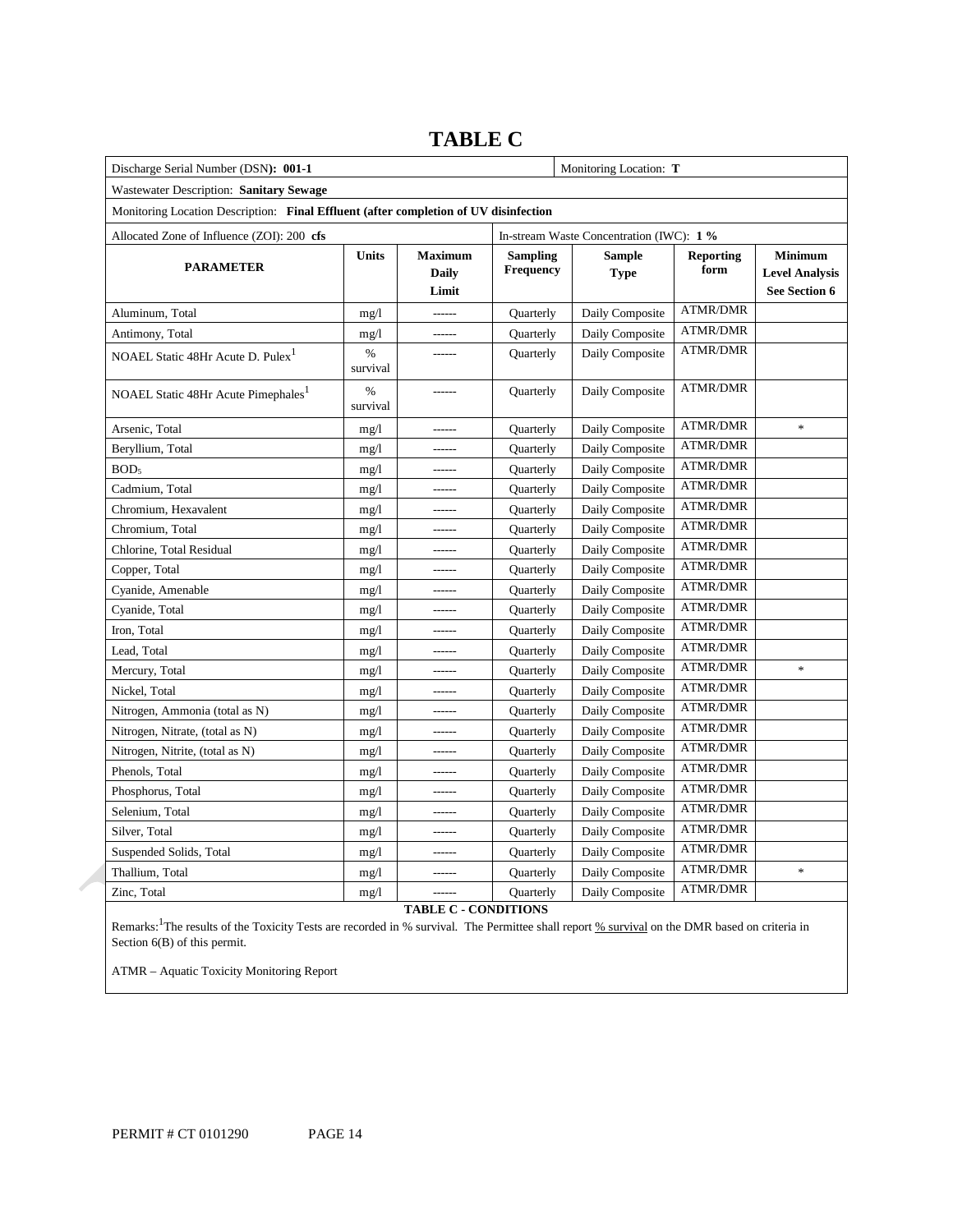### 13B**TABLE D**

| Discharge Serial Number: 001-1                      |                             | Monitoring Location: N |                                 |                  |             |  |  |  |
|-----------------------------------------------------|-----------------------------|------------------------|---------------------------------|------------------|-------------|--|--|--|
| Wastewater Description: Activated Sludge            |                             |                        |                                 |                  |             |  |  |  |
| Monitoring Location Description: Each Aeration Unit |                             |                        |                                 |                  |             |  |  |  |
|                                                     | <b>REPORTING FORMAT</b>     |                        | <b>INSTANTANEOUS MONITORING</b> | <b>REPORTING</b> |             |  |  |  |
| <b>PARAMETER</b>                                    |                             |                        | Sample Frequency                | Sample Type      | <b>FORM</b> |  |  |  |
| Oxygen, Dissolved                                   | High & low for each WorkDay |                        | 2/WorkDay                       | Grab             | <b>MOR</b>  |  |  |  |
| Sludge Volume Index                                 | WorkDay                     |                        | WorkDay                         | Grab             | <b>MOR</b>  |  |  |  |
| Mixed Liquor Suspended Solids                       | WorkDay                     |                        | WorkDay                         | Grab             | <b>MOR</b>  |  |  |  |

### 14B**TABLE E**

| Discharge Serial Number: 001-1          |                                           | Monitoring Location: G                |                            |                                             |                                           |                              |                                 |  |  |
|-----------------------------------------|-------------------------------------------|---------------------------------------|----------------------------|---------------------------------------------|-------------------------------------------|------------------------------|---------------------------------|--|--|
| Wastewater Description: Sanitary Sewage |                                           |                                       |                            |                                             |                                           |                              |                                 |  |  |
|                                         | Monitoring Location Description: Influent |                                       |                            |                                             |                                           |                              |                                 |  |  |
| <b>PARAMETER</b>                        | Units                                     | <b>DMR REPORTING</b><br><b>FORMAT</b> |                            | <b>FLOW/TIME BASED</b><br><b>MONITORING</b> | <b>INSTANTANEOUS</b><br><b>MONITORING</b> |                              | <b>REPORTING</b><br><b>FORM</b> |  |  |
|                                         |                                           |                                       | Sample<br><b>Frequency</b> | Sample<br><b>Type</b>                       | <b>Sample</b><br><b>Frequency</b>         | <b>Sample</b><br><b>Type</b> |                                 |  |  |
| Biochemical Oxygen Demand (5 day)       | mg/l                                      | Monthly average                       | 2/Week                     | Daily Composite                             | <b>NA</b>                                 | <b>NA</b>                    | DMR/MOR                         |  |  |
| Nitrogen, Ammonia (total as N)          | mg/1                                      |                                       | Monthly                    | Daily Composite                             | <b>NA</b>                                 | NA                           | <b>MOR</b>                      |  |  |
| Nitrogen, Nitrate (total as N)          | mg/l                                      |                                       | Monthly                    | Daily Composite                             | <b>NA</b>                                 | <b>NA</b>                    | <b>MOR</b>                      |  |  |
| Nitrogen, Nitrite (total as N)          | mg/1                                      |                                       | Monthly                    | Daily Composite                             | <b>NA</b>                                 | <b>NA</b>                    | <b>MOR</b>                      |  |  |
| Nitrogen, Total Kjeldahl                | mg/l                                      |                                       | Monthly                    | Daily Composite                             | <b>NA</b>                                 | <b>NA</b>                    | <b>MOR</b>                      |  |  |
| Nitrogen, Total                         | mg/1                                      |                                       | Monthly                    | Daily Composite                             | <b>NA</b>                                 | <b>NA</b>                    | <b>MOR</b>                      |  |  |
| Phosphate, Ortho                        | mg/1                                      |                                       | Monthly                    | Daily Composite                             | <b>NA</b>                                 | <b>NA</b>                    | <b>MOR</b>                      |  |  |
| Phosphorus, Total                       | mg/1                                      |                                       | Monthly                    | Daily Composite                             | <b>NA</b>                                 | <b>NA</b>                    | <b>MOR</b>                      |  |  |
| pH                                      | S.U.                                      |                                       | <b>NA</b>                  | <b>NA</b>                                   | Work Day                                  | Grab                         | <b>MOR</b>                      |  |  |
| Solids, Total Suspended                 | mg/l                                      | Monthly average                       | 2/Week                     | Daily Composite                             | <b>NA</b>                                 | <b>NA</b>                    | <b>DMR/MOR</b>                  |  |  |
| Temperature                             | $\mathrm{P}$                              |                                       | <b>NA</b>                  | <b>NA</b>                                   | Work Day                                  | Grab                         | <b>MOR</b>                      |  |  |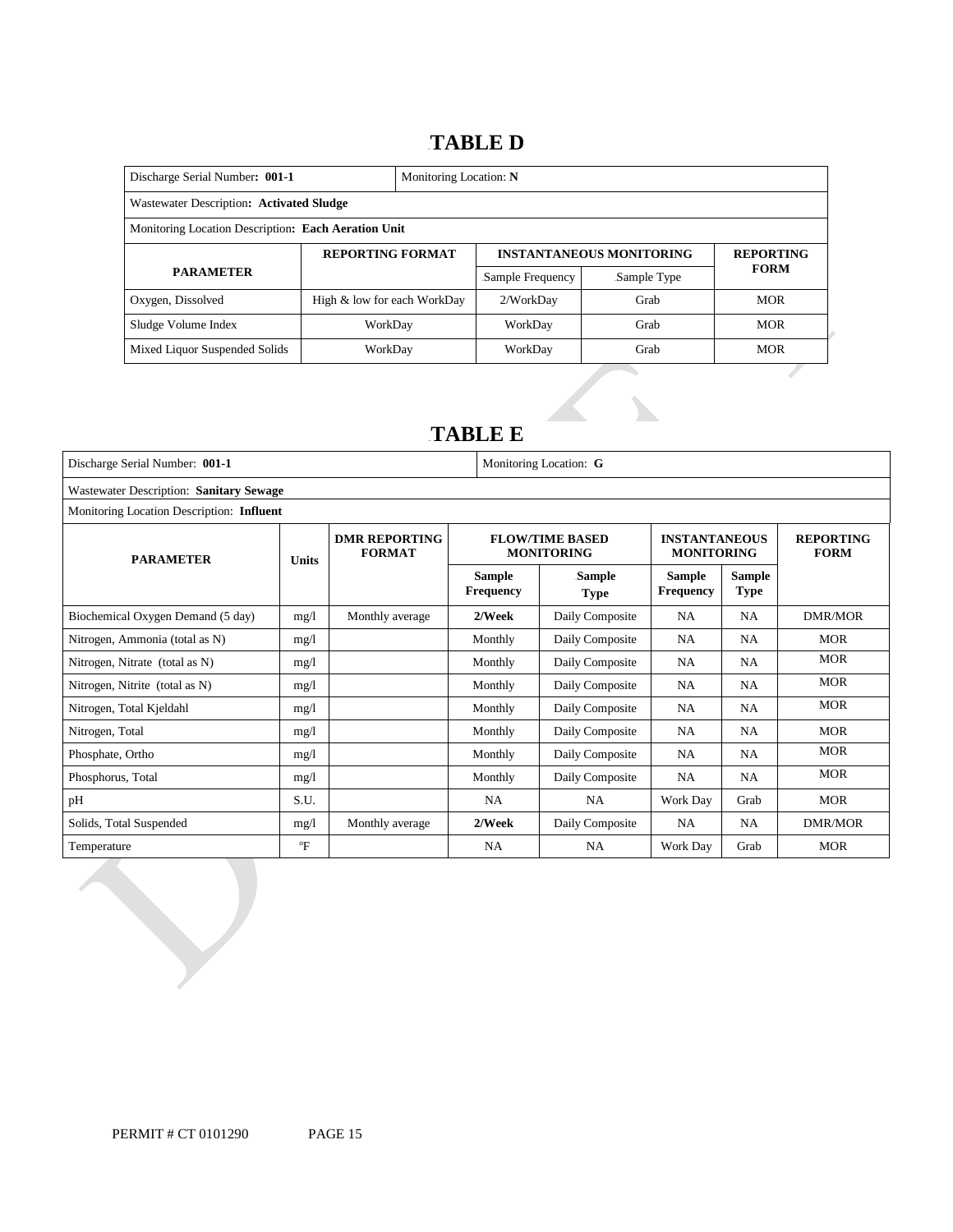### **TABLE F**

| Discharge Serial Number: 001-1<br>Monitoring Location: P              |              |                                   |                                   |                                             |                                           |                                 |            |
|-----------------------------------------------------------------------|--------------|-----------------------------------|-----------------------------------|---------------------------------------------|-------------------------------------------|---------------------------------|------------|
| Wastewater Description: Primary Effluent                              |              |                                   |                                   |                                             |                                           |                                 |            |
| Monitoring Location Description: Primary Sedimentation Basin Effluent |              |                                   |                                   |                                             |                                           |                                 |            |
| <b>PARAMETER</b>                                                      | <b>Units</b> | <b>REPORTING</b><br><b>FORMAT</b> |                                   | <b>TIME/FLOW BASED</b><br><b>MONITORING</b> | <b>INSTANTANEOUS</b><br><b>MONITORING</b> | <b>REPORTING</b><br><b>FORM</b> |            |
|                                                                       |              |                                   | <b>Sample</b><br><b>Frequency</b> | Sample<br><b>Type</b>                       | <b>Sample</b><br><b>Frequency</b>         | Sample type                     |            |
| Alkalinity, Total                                                     | mg/l         |                                   | <b>NA</b>                         | <b>NA</b>                                   | Monthly                                   | Grab                            | <b>MOR</b> |
| Biochemical Oxygen Demand (5 day)                                     | mg/l         | Monthly average                   | Weekly                            | Composite                                   | <b>NA</b>                                 | <b>NA</b>                       | <b>MOR</b> |
| Nitrogen, Ammonia (total as N)                                        | mg/1         |                                   | Monthly                           | Composite                                   | NA                                        | <b>NA</b>                       | <b>MOR</b> |
| Nitrogen, Nitrate (total as N)                                        | mg/1         |                                   | Monthly                           | Composite                                   | NA                                        | NA                              | <b>MOR</b> |
| Nitrogen, Nitrite (total as N)                                        | mg/1         |                                   | Monthly                           | Composite                                   | <b>NA</b>                                 | <b>NA</b>                       | <b>MOR</b> |
| Nitrogen, Total Kjeldahl                                              | mg/1         |                                   | Monthly                           | Composite                                   | <b>NA</b>                                 | NA.                             | <b>MOR</b> |
| Nitrogen, Total                                                       | mg/l         |                                   | Monthly                           | Composite                                   | <b>NA</b>                                 | <b>NA</b>                       | <b>MOR</b> |
| pH                                                                    | S.U.         |                                   | NA                                | <b>NA</b>                                   | Monthly                                   | Grab                            | <b>MOR</b> |
| Solids, Total Suspended                                               | mg/l         | Monthly average                   | Weekly                            | Composite                                   | <b>NA</b>                                 | NA.                             | <b>MOR</b> |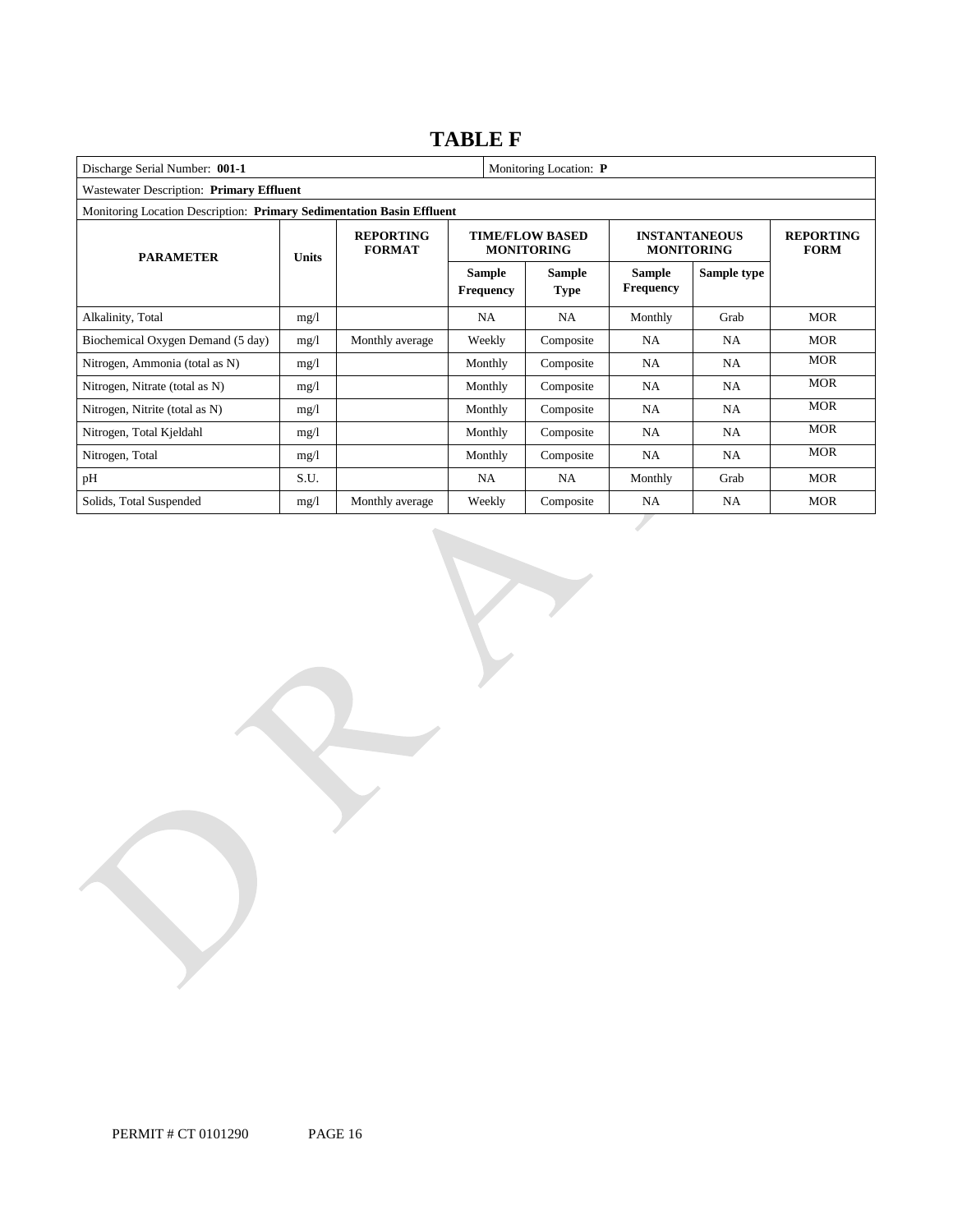| Discharge Serial Number: 001-1                    | Monitoring Location: SL         |                          |            |  |  |  |  |  |
|---------------------------------------------------|---------------------------------|--------------------------|------------|--|--|--|--|--|
| Wastewater Description: Dewatered Sludge          |                                 |                          |            |  |  |  |  |  |
| Monitoring Location Description: Dewatered Sludge |                                 |                          |            |  |  |  |  |  |
| <b>PARAMETER</b>                                  | <b>INSTANTANEOUS MONITORING</b> | <b>REPORTING FORM</b>    |            |  |  |  |  |  |
|                                                   | <b>Units</b>                    | <b>Grab Sample Freq.</b> |            |  |  |  |  |  |
| Arsenic, Total                                    | mg/kg                           | Quarterly                | <b>DMR</b> |  |  |  |  |  |
| Beryllium, Total                                  | mg/kg                           | Quarterly                | <b>DMR</b> |  |  |  |  |  |
| Cadmium, Total                                    | mg/kg                           | Quarterly                | <b>DMR</b> |  |  |  |  |  |
| Chromium, Total                                   | mg/kg                           | Quarterly                | <b>DMR</b> |  |  |  |  |  |
| Copper, Total                                     | mg/kg                           | Quarterly                | <b>DMR</b> |  |  |  |  |  |
| Lead, Total                                       | mg/kg                           | Quarterly                | <b>DMR</b> |  |  |  |  |  |
| Mercury, Total                                    | mg/kg                           | Quarterly                | <b>DMR</b> |  |  |  |  |  |
| Nickel, Total                                     | mg/kg                           | Quarterly                | <b>DMR</b> |  |  |  |  |  |
| Nitrogen, Ammonia *                               | mg/kg                           | Quarterly                | $DMR*$     |  |  |  |  |  |
| Nitrogen, Nitrate (total as N) *                  | mg/kg                           | Quarterly                | $DMR*$     |  |  |  |  |  |
| Nitrogen, Organic *                               | mg/kg                           | Quarterly                | $DMR*$     |  |  |  |  |  |
| Nitrogen, Nitrite (total as N) *                  | mg/kg                           | Quarterly                | $DMR*$     |  |  |  |  |  |
| Nitrogen, Total *                                 | mg/kg                           | Quarterly                | $DMR*$     |  |  |  |  |  |
| pH *                                              | S.U.                            | Quarterly                | $DMR*$     |  |  |  |  |  |
| Polychlorinated Biphenyls                         | mg/kg                           | Quarterly                | <b>DMR</b> |  |  |  |  |  |
| Solids, Fixed                                     | $\%$                            | Quarterly                | <b>DMR</b> |  |  |  |  |  |
| Solids, Total                                     | $\%$                            | Quarterly                | <b>DMR</b> |  |  |  |  |  |
| Solids, Volatile                                  | $\%$                            | Quarterly                | <b>DMR</b> |  |  |  |  |  |
| Zinc, Total                                       | mg/kg                           | Quarterly                | <b>DMR</b> |  |  |  |  |  |

### **TABLE G**

#### **(\*) required for composting or land application only**

Testing for inorganic pollutants shall follow "Test Methods for Evaluating Solid Waste, Physical/Chemical Methods", EPA Publication SW-846 as updated and/or revised.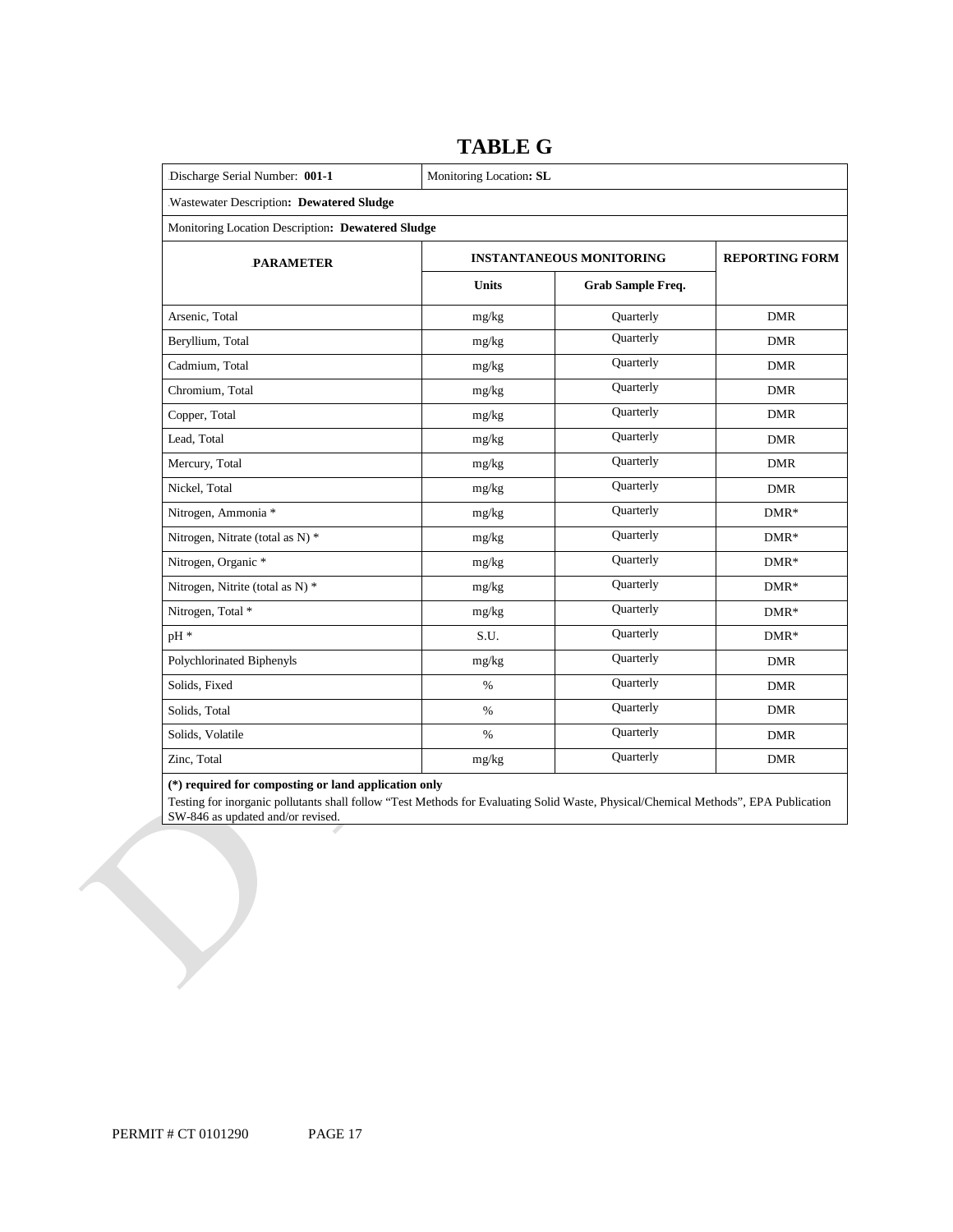## ATTACHMENT 2

### MONTHLY OPERATING REPORT FORM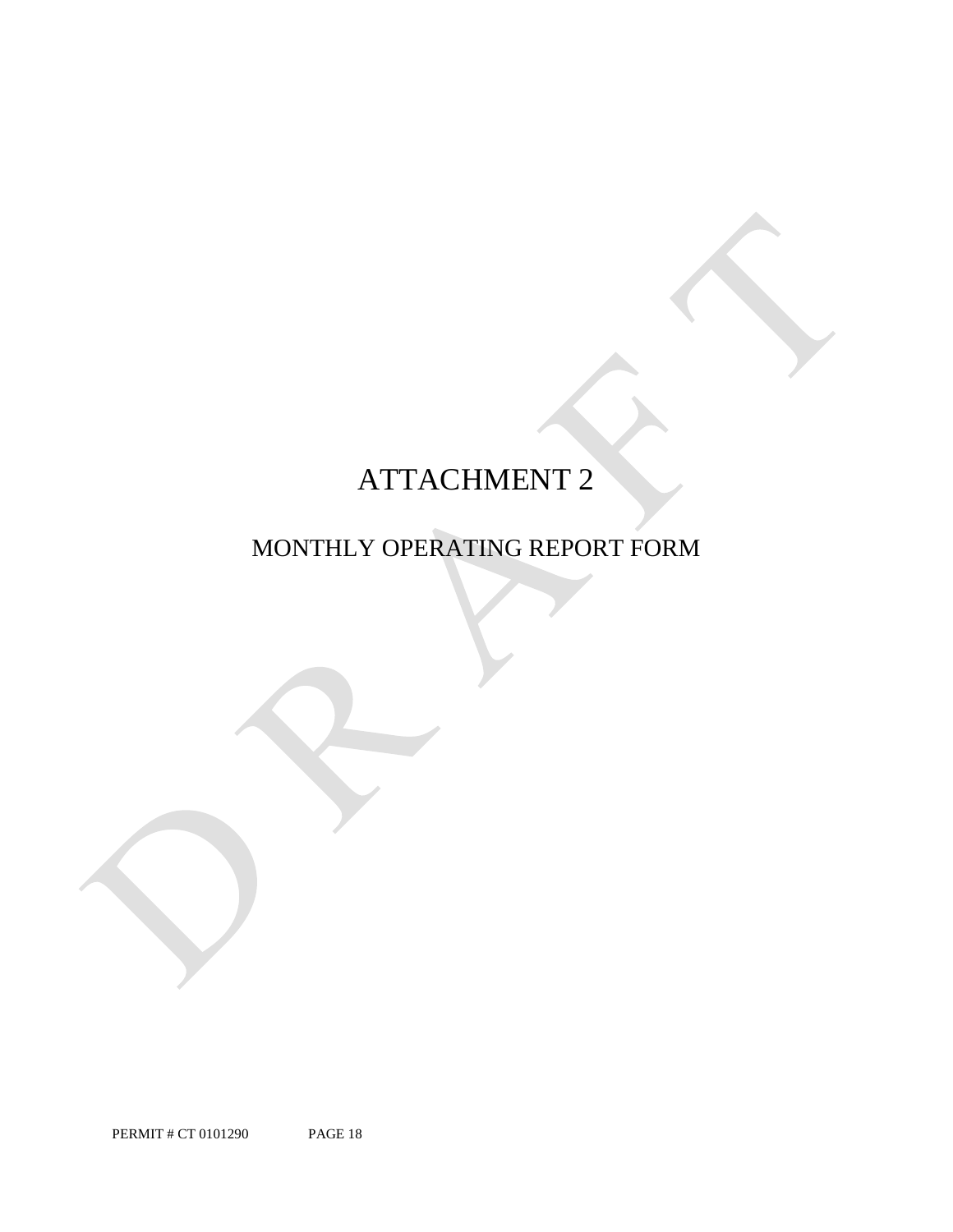### **DATA TRACKING AND TECHNICAL FACT SHEET**

**PERMITTEE**: Town of Stonington

### **PERMIT, ADDRESS, AND FACILITY DATA**

 **PERMIT #:** CT0101290 **APPLICATION #:** 201813765 **FACILITY ID.** 137-003

| <b>Mailing Address:</b>                                                                                                           | <b>Location Address:</b>                                           |
|-----------------------------------------------------------------------------------------------------------------------------------|--------------------------------------------------------------------|
| Street: 152 Elm Street                                                                                                            | Street:38 May Hall Rd.,                                            |
| City: Stonington<br>CT 06378                                                                                                      | City: Pawcatuck CT 06379                                           |
| Contact Name: Douglas Nettleton                                                                                                   | <b>Contact Name:</b> John Gates                                    |
| Phone No.:<br>860-535-5065                                                                                                        | Phone No.: 860-599-4548                                            |
|                                                                                                                                   | DMR Contact email address: john.gates@suez.com                     |
|                                                                                                                                   |                                                                    |
| PERMIT INFORMATION<br><b>DURATION</b> 5 YEAR $X$ 10 YEAR $\_\$ 30 YEAR                                                            |                                                                    |
| <b>TYPE</b> New Reissuance X Modification                                                                                         |                                                                    |
| <b>CATEGORIZATION POINT (X) NON-POINT () GIS #</b>                                                                                |                                                                    |
|                                                                                                                                   | NPDES (X) PRETREAT () GROUND WATER(UIC) () GROUND WATER (OTHER) () |
| NPDES MAJOR(MA) $X$<br>NPDES SIGNIFICANT MINOR or PRETREAT SIU (SI) ___<br>NPDES or PRETREATMENT MINOR (MI)                       |                                                                    |
| WATER QUALITY REQUIREMENT OTHER                                                                                                   |                                                                    |
| <u>OWNERSHIP CODE</u>                                                                                                             |                                                                    |
| Private Federal State Municipal (town only) $X$ Other public                                                                      |                                                                    |
| <b>DEEP STAFF ENGINEER</b> Carlos Esguerra <b>DATE DRAFTED:</b> 4/12/2019                                                         |                                                                    |
| <b>PERMIT FEES</b>                                                                                                                |                                                                    |
| Discharge Code<br><b>DSN Number</b><br>Annual Fee                                                                                 |                                                                    |
| 111000c<br>001<br>2,367.50                                                                                                        |                                                                    |
| APPLICATION FEE PAID $\Box$ YES $\Box$ NO                                                                                         |                                                                    |
| <b>PROCESSING FEE PAID <math>\Box</math> YES <math>\Box</math> NO</b>                                                             |                                                                    |
| ANNUAL FEE PAID $\Box$ YES $\Box$ NO                                                                                              |                                                                    |
| <b>PUBLIC NOTICE</b><br>Date of Public Notice:<br>Date Public Notice Fees Paid:                                                   |                                                                    |
| <b>FOR NPDES DISCHARGES</b><br>Drainage Basin Code: 1000<br>Water Quality Classification Goal: SB<br>Segment: Pawcatuck River -02 |                                                                    |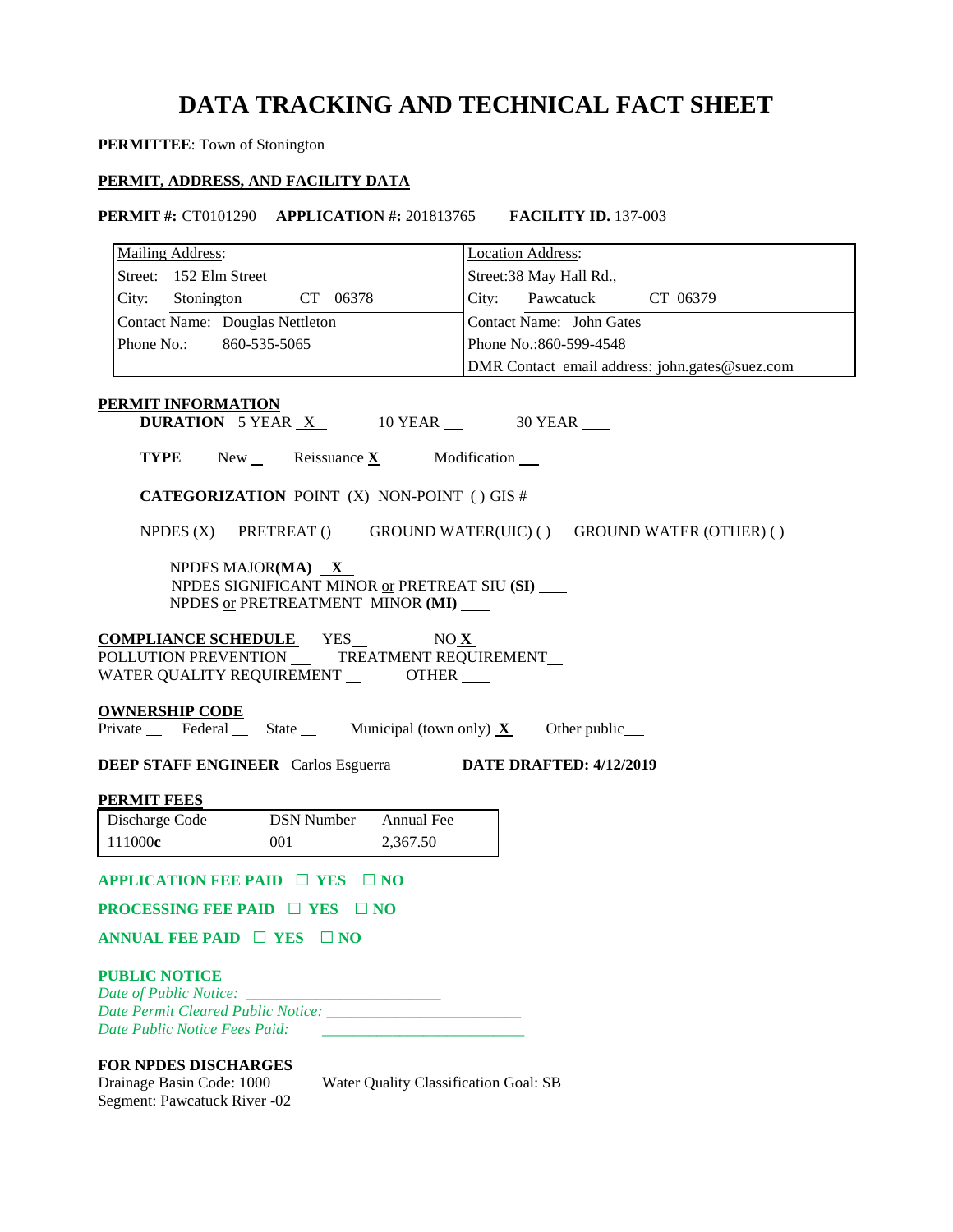### **NATURE OF BUSINESS GENERATING DISCHARGE**

*Municipal Sanitary Sewage Treatment* 

### **PROCESS AND TREATMENT DESCRIPTION (by DSN)**

Municipal Wastewater Treatment plant with secondary treatment, denitrification and year-round UV disinfection

### **RESOURCES USED TO DRAFT PERMIT**

- **\_\_ Federal Effluent Limitation Guideline 40CFR 133 Secondary Treatment Category**
- *\_\_ Performance Standards*
- *Federal Development Document* 
	- *name of category*
- *X Department File Information*
- *X Connecticut Water Quality Standards*
- *X Anti-degradation Policy*
- *Coastal Management Consistency Review Form*
- *Other - Explain*

### **BASIS FOR LIMITATIONS, STANDARDS OR CONDITIONS**

- *X Secondary Treatment (Section 22a-430-4(r) of the Regulations of Connecticut State Agencies)*
- *Case-by-Case Determination (See Other Comments)*
- *In order to meet in-stream water quality (See General Comments)*
- *Anti-degradation policy*

### **GENERAL COMMENTS**

 *effluent into the Pawcatuck River. The facility currently uses secondary treatment with denitrification and UV Energy and Environmental Protection has issued Stonington a permit for the discharge from this facility. Stonington has The Town of Stonington ("Stonington") operates a municipal water pollution control facility ("the facility") located at 38 Mary Hall Rd., in Pawcatuck. The facility is designed to treat and discharge up to 1.3 million gallons a day of disinfection to treat effluent before being discharged. Pursuant to Conn. Gen. Stat. § 22a-430, the Department of submitted an application to renew its permit. The Department has made a tentative determination to approve* 

 *Stonington's application and has prepared a draft permit consistent with that determination. Continuation of CBOD testing in the new permit is no longer deemed necessary and for this reason it has been substituted with BOD5 monitoring.* 

### **SUMMARY OF COMMENTS RECEIVED DURING THE PUBLIC NOTICE PERIOD AND THE DEPARTMENT'S RESPONSES**

**□** *The Department has received no written comments on the proposed action. (REVIEW BY MANAGEMENT ONLY)*

**□** *Staff has reviewed the written comments and responded to the comments, no significant permit changes have been made. (REVIEW BY SUPERVISOR AND MANAGEMENT ONLY)*

**□** *The Department has received and Staff has reviewed written comments on the proposed action and made significant changes as follows: (ADD COMMENTS, RESPONSES AND PERMIT CHANGES) (REVIEW BY PERMIT STAFF, SUPERVISOR AND MANAGEMENT)*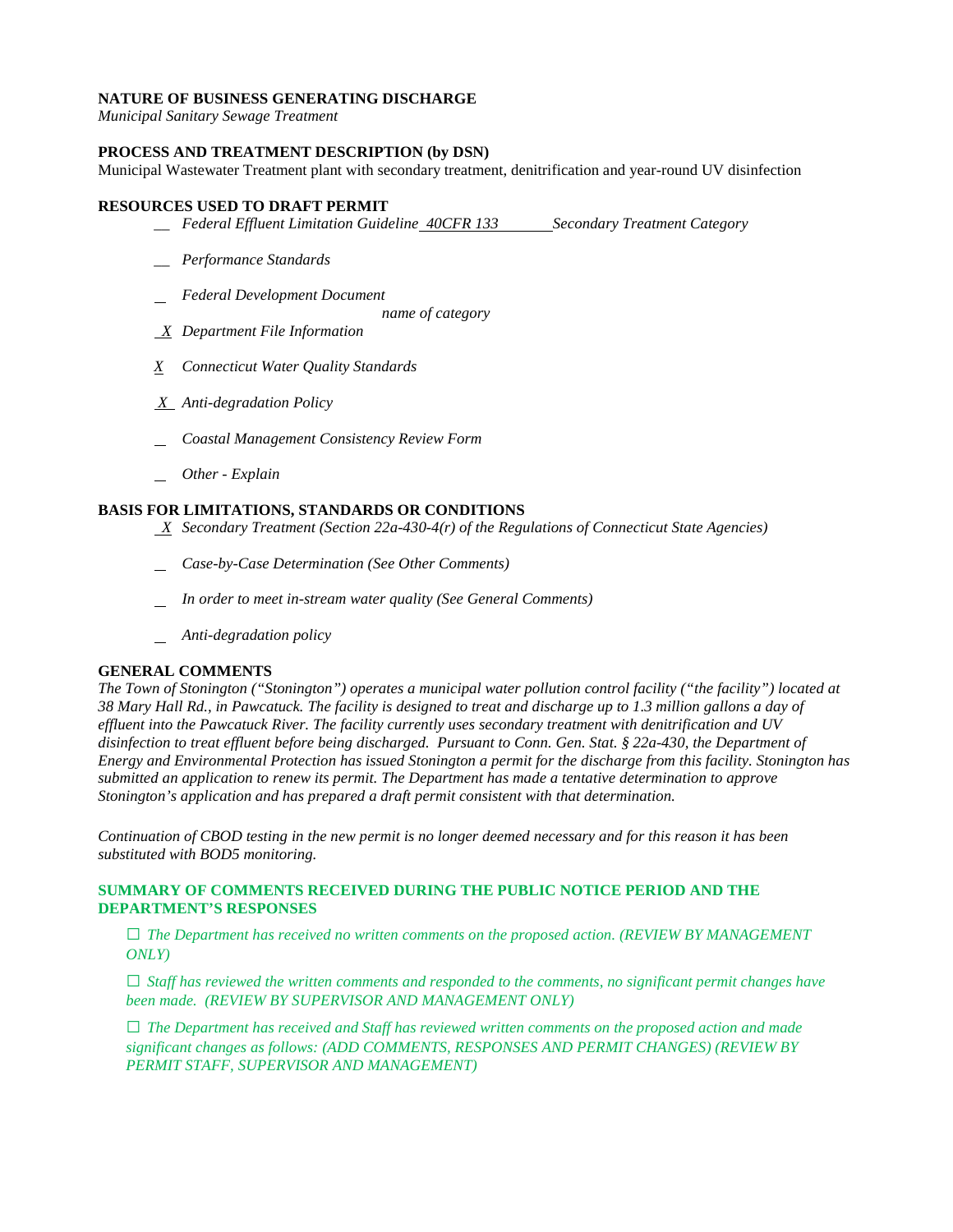### **SPECIFIC REQUIREMENTS OR REVISIONS**

**Implementation Review provisions of such Standards.** *The Department reviewed the application for consistency with Connecticut's Water Quality Standards and determined that with the limits in the draft permit, including those discussed below, that the draft permit is consistent with maintenance and protection of water quality in accordance with the Tier I Anti-degradation Evaluation and* 

 *Connecticut Water Quality Standards and criteria, pursuant to 40 CFR 122.44(d). Discharge monitoring data was consumption only) criteria, considering the zone of influence allocated to the facility where appropriate. In addition to The need for inclusion of water quality based discharge limitations in this permit was evaluated consistent with evaluated for consistency with the available aquatic life criteria (acute and chronic) and human health (fish this review, the statistical procedures outlined in the EPA Technical Support Document for Water Quality-based Toxics Control (EPA/505/2-90-001) were employed to calculate the need for such limits. Comparison of the attached monitoring data and its inherent variability with the calculated water quality based limits indicates a low statistical probability of exceeding such limits. Therefore, no water quality based limits were included in the permit at this time.* 

### **WATER QUALITY LIMIT CALCULATIONS**

*See attached*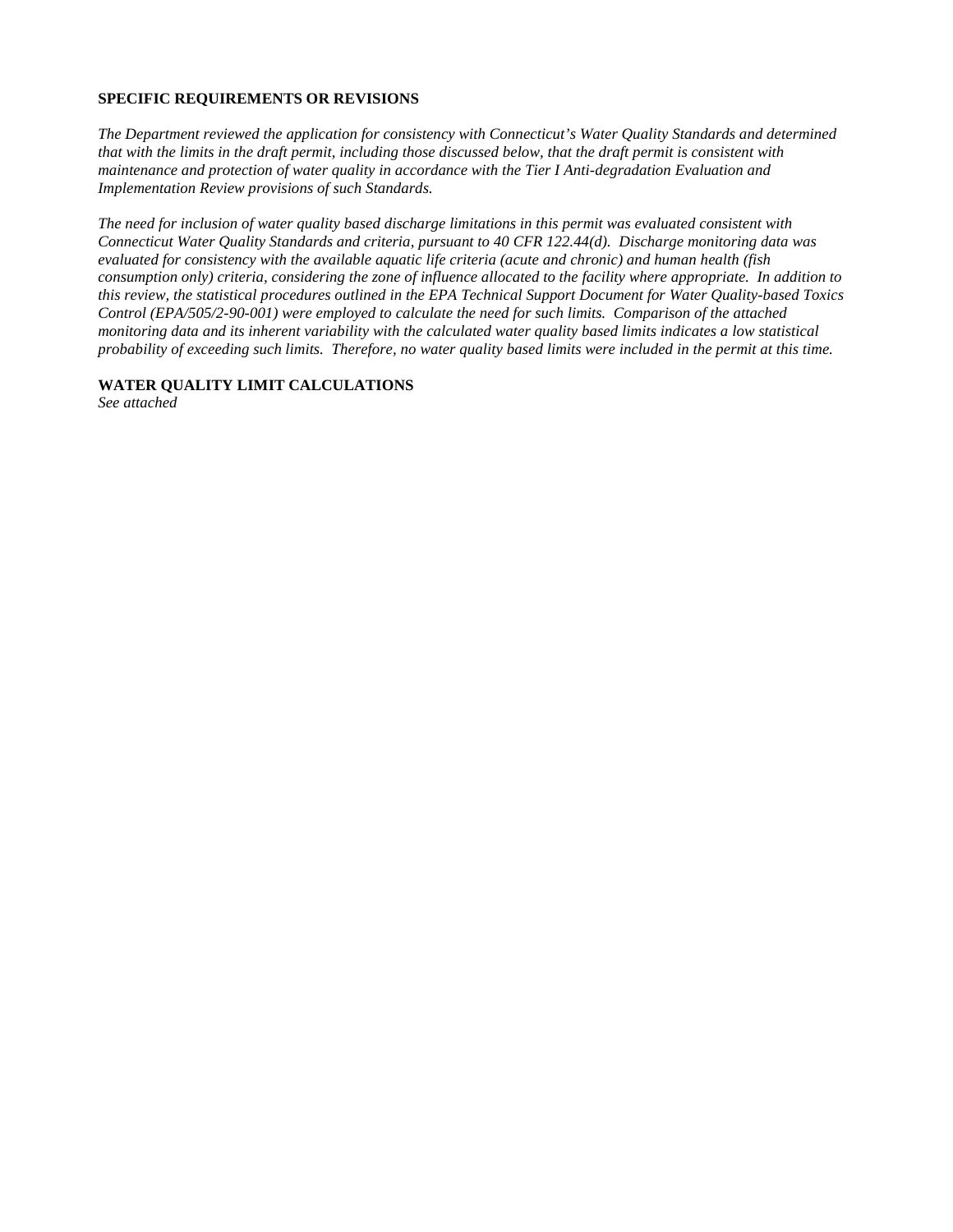

79 Elm Street • Hartford, CT 06106-5127 <www.ct.gov/deep>Affirmative Action/Equal Opportunity Employer

### **Notice of Tentative Determination to Approve NPDES Permit Renewal Applicant: Town of Stonington Application No. 201813765 City/Town: Stonington**

The Commissioner of the Department of Energy and Environmental Protection ("DEEP") hereby gives notice that a tentative determination has been reached to approve the following application.

Applicant's Name and Address: Town of Stonington-Pawcatuck

152 Elm Street Stonington, CT 06378

Contact Name and Phone No.: Douglas Nettleton. 860-535-5050

Type of Permit and #: NPDES – CT0101290

Type of Facility: Domestic Wastewater Treatment

# Facility Location: 38 Mary Hall Rd.

Pawcatuck, CT 06379

### Facility design capacity: 1.3 million gallons per day

### COMMISSIONER'S FINDINGS/REGULATORY CONDITIONS

The applicant has previously received a permit from the Department of Energy and Environmental Protection ("Department") authorizing the discharge of up to an annual average daily design flow of 1.3 million gallons a day of secondary treated municipal wastewaters to the Pawcatuck River. The applicant has submitted an application to renew its existing permit. This renewal application is the subject of this notice.

### THE DRAFT PERMIT

The Department has prepared a draft permit consistent with the tentative determination to approve Town of Stonington's renewal application. This draft is available on the public participation section of the Department's website. In accordance with Sections 22a-430-4(1) and 22a-430-4(r) of the Regulations of Connecticut State Agencies (RCSA), the draft permit contains effluent limitations that meet Connecticut's Water Quality Standards for the following: Biochemical Oxygen Demand (5 day), enterococci, fecal coliform, flow, pH, total suspended solids and Ultraviolet light disinfection (intensity).